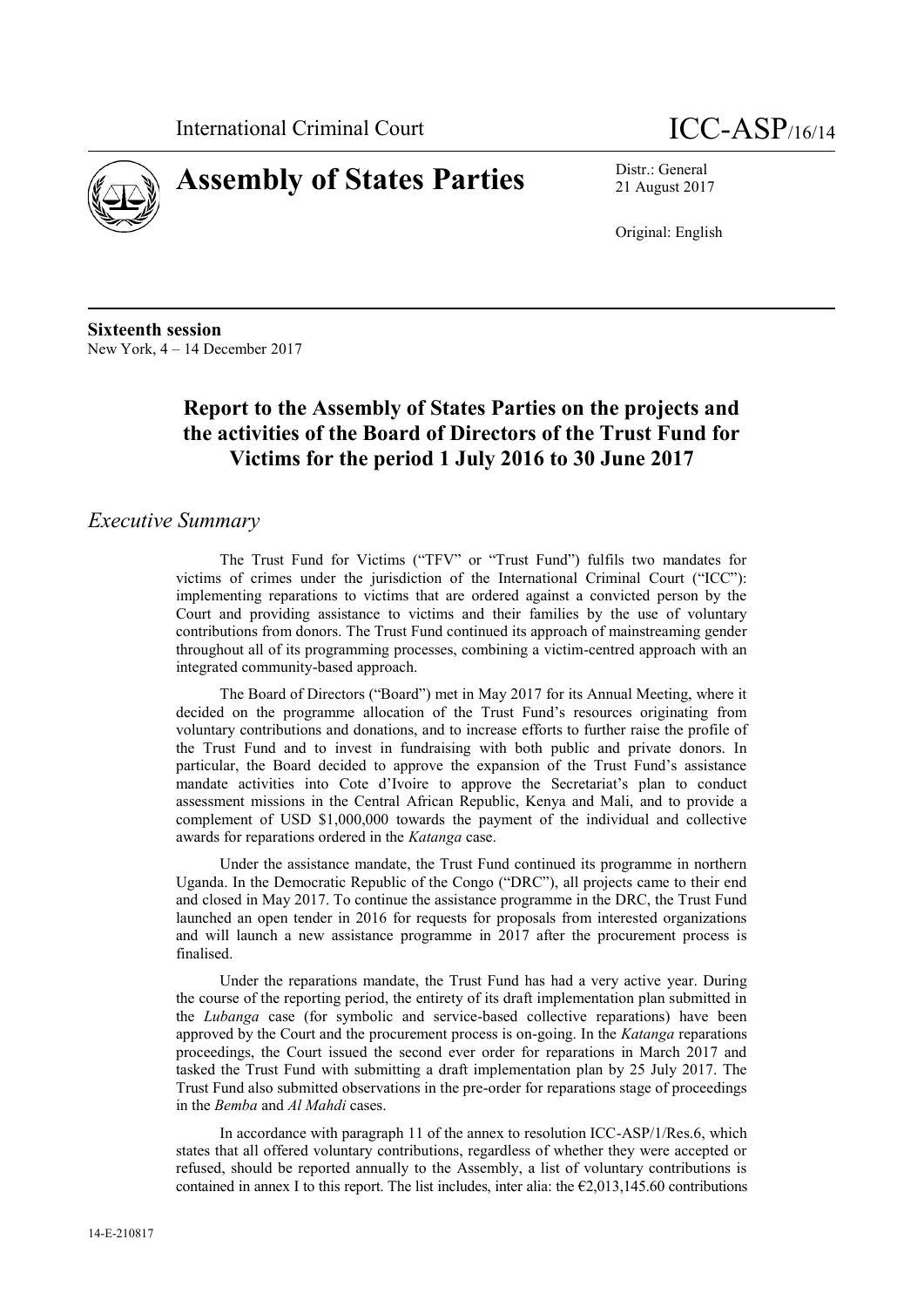received from States;  $\epsilon$ 21,403.98 from institutions and individuals ( $\epsilon$ 16,730.89 in the TFV bank accounts, and  $\epsilon$ 4,673.09 in the TFV PayPal account);  $\epsilon$  187,425 in-kind and/or matching donations from implementing partner organizations from the period of 1 July  $2016 - 30$  June 2017; and  $68,954.92$  in interest income. The TFV Euro account showed a balance of  $\epsilon$ 999,329.98, and the US Dollar account had a balance of \$19,355.83. In addition, the Trust Fund currently has two saving accounts of  $65,000,000$  and €6,823,748.41 as per 30 June 2017.

## *Call for contribution to the Trust Fund for Victims*

The Trust Fund for Victims depends on voluntary contributions to keep up with the jurisdictional (situations) and case (reparations) developments at the International Criminal Court, and so to deliver on the Rome Statute's promise of reparative justice to victims.

The Board calls upon all States Parties to consider making voluntary contributions in light of the increased activities under its reparations mandate, as well as the expansion of its assistance mandate activities into new situation countries in 2018.

The Board acknowledges with deep appreciation both the unrestricted and earmarked voluntary contributions received during the reporting period. The Board urges States Parties to further strengthen their support to the Trust Fund. The Board invites States parties to follow the example of existing multi-annual funding agreements with the TFV, using official development assistance (ODA) resources.

The continued and increased engagement of the largest possible number of States Parties with the Trust Fund will serve to strengthen the Trust Fund's financial and institutional capacity to carry out its mandates, with the ultimate aim of ensuring that victims of crimes within the jurisdiction of the Court benefit from the Rome Statute's unique promise of reparative justice.

The Board wishes to reiterate its calls for earmarked contributions for victims of sexual and gender-based violence (SGBV) and to strengthen the Trust Fund's reparations reserve.

<sup>1</sup> The Trust Fund has received  $\epsilon$ 4,673.09 in cash contributions from individuals and institutions through PayPal for the period of 1 July 2016- 30 June 2017. Please note that this amount has not been transferred into the  $\epsilon$ currency bank account by 30 June 2017.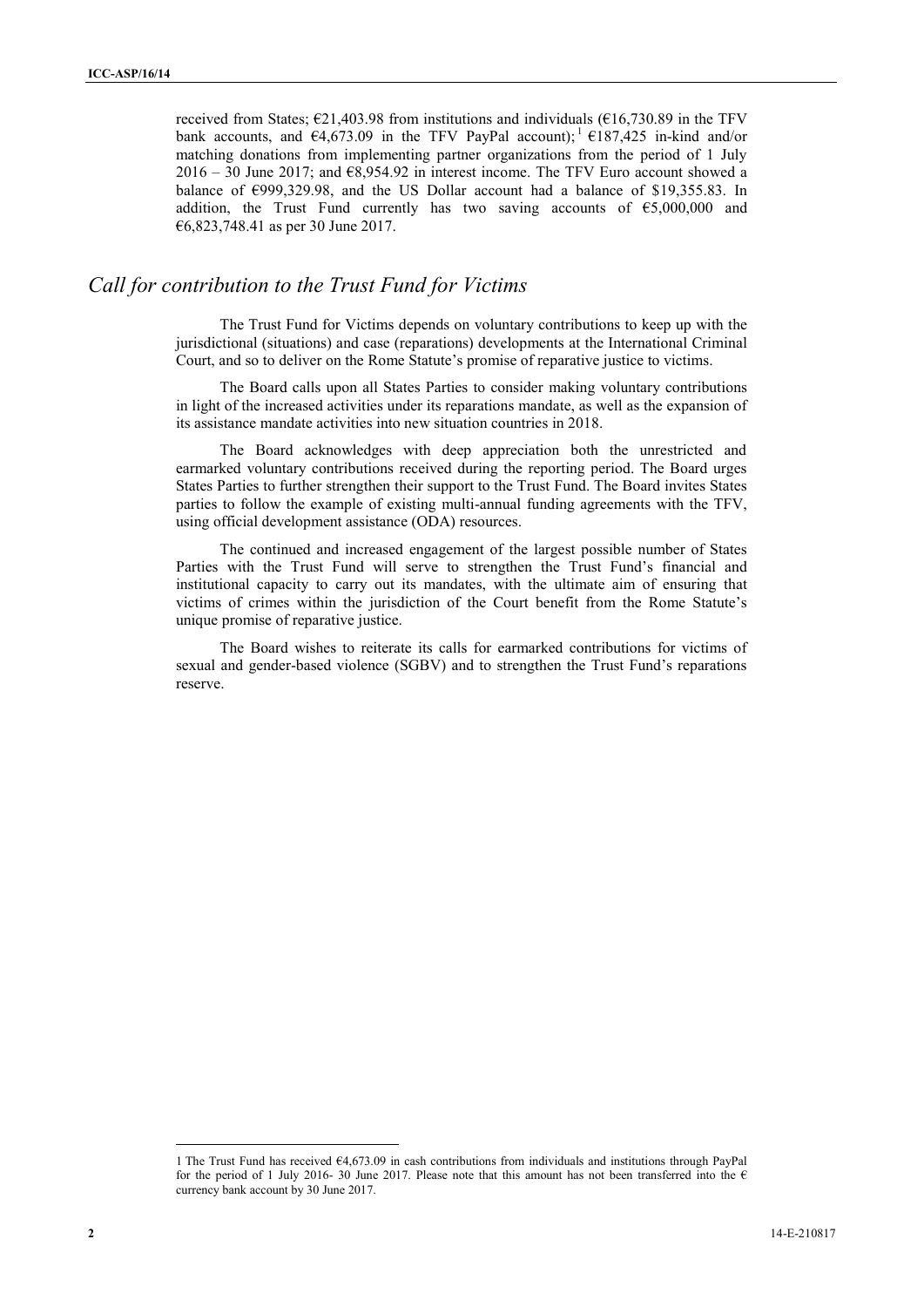## **I. Introduction**

1. In accordance with resolution ICC-ASP/1/Res.6 and Regulation 76 of the Regulations of the Trust Fund for Victims, $<sup>2</sup>$  the Board of Directors submits this annual</sup> report to the Assembly of States Parties ("the Assembly"). The period covered by this report is from 1 July 2016 until 30 June 2017. The report gives a summary of the achievements made through the implementation of active assistance projects in two situation countries under the jurisdiction of the Court, as well as activities undertaken in relation to the reparations orders in the *Lubanga* and *Katanga* cases. The report also provides an update of the Trust Fund's financial situation and the Secretariat's prospective budget for 2018.

## **II. Activities and projects**

2. The Trust Fund fulfils two mandates: (1) implementing reparations ordered by the Court,<sup>3</sup> and (2) providing assistance for the benefit of victims subject to Article 79 of the Rome Statute by the use of other resources.<sup>4</sup> Both mandates provide support to victims of genocide, crimes against humanity and war crimes committed since 1 July 2002.<sup>5</sup>

## **A. Meetings of the Board of Directors**

3. The Board held its  $15<sup>th</sup>$  Meeting in The Hague on 15 November 2016, as decided in the previous annual meeting. This coincided with the 15<sup>th</sup> Session of the Assembly of States Parties in The Hague, which allowed the Board to meet States representatives, ICC officials and civil society groups. In this meeting, the Board reviewed and discussed progress made towards the implementation of the *Lubanga* symbolic reparations awards, developments in the assistance mandate programmes, as well as fundraising and visibility efforts.

4. Sponsored by the government of Japan, the Board held an open session "Creating Reparative Value for Victims" during its  $15<sup>th</sup>$  Meeting on 15 November 2016. The Board invited Court officials, judges, States Parties, and civil society groups to join in an open dialogue to discuss resources, capacities, partnerships and about achieving tangible results.

5. From 16 to 24 November 2016, five Board members and Trust Fund staff participated in the 15<sup>th</sup> session of the Assembly of States Parties meeting in The Hague. During this session, the Trust Fund held a reception and launched the summary of its 2016 Annual Report titled "Creating Reparative Value for Victims", focused particularly on the achievements of Trust Fund's assistance mandate and updates on the implementation of reparations awards in the *Lubanga* case, and developments in the *Katanga, Bemba*, and *Al Mahdi* reparations cases. The reception was co-hosted and sponsored by the government of Uruguay.

6. The Board held its  $16<sup>th</sup>$  Annual Meeting in The Hague from  $16 - 18$  May 2017.

7. For the first time, the Board held an exhibition on the Trust Fund's assistance mandate projects in the DRC and Uganda during the Board reception, which allowed the Board to engage with the Trust Fund's donors and supporters. The exhibition showcased works produced by victim survivors, and TFV partner organizations in both countries, who have benefitted from the TFV assistance mandate from 2008 – 2017. These exhibited items depicted the journey of healing that enables victim survivors to overcome harm and rebuild their lives. The exhibition was displayed for one month at the Court, which the Board used to have an open meeting and engage informally with the Court staff in The Hague.

<sup>&</sup>lt;sup>2</sup>Regulation 76 of the Regulations of the Trust Fund for Victims states that the Board "shall submit a written annual report on the activities of the Trust Fund to the Committee on Budget and Finance and the External Auditor and the Assembly of States Parties, through its President."

Article 75 (2) of the Rome Statute and Rule 98 (2), (3), (4) of the Rules of Procedure and Evidence.

 $4$  Rule 98 (5) of the Rules of Procedure and Evidence. For more information on the Fund's legal basis, please see http://trustfundforvictims.org/legal-basis.

As defined in Articles 6, 7 and 8 of the Rome Statute.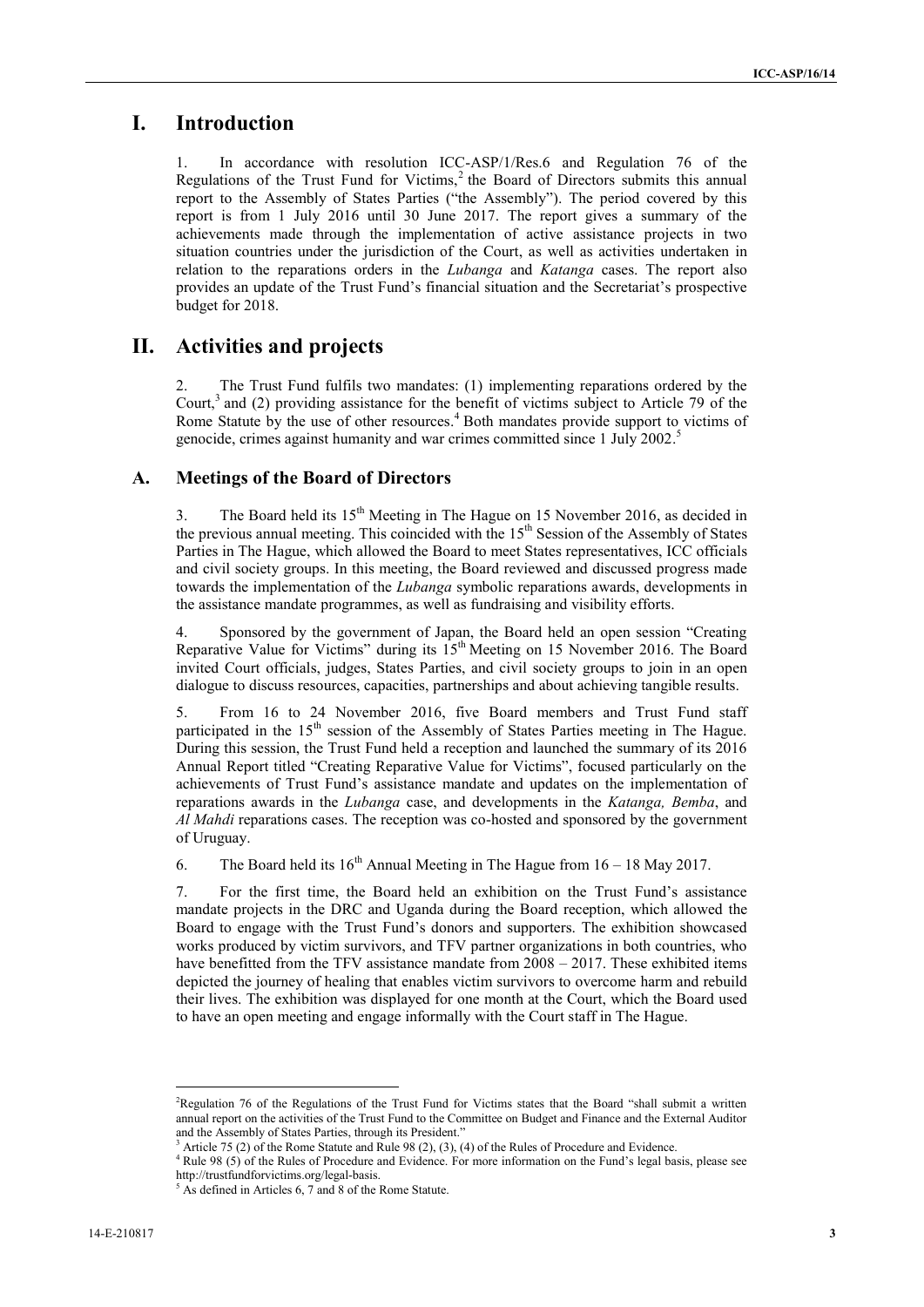8. During the period of the Annual Meeting, the Ambassador of Norway hosted a "Friends of the TFV" event for several States Parties to meet Board members and have an open dialogue regarding the results of the Trust Fund's activities, financial support and possible collaboration with respect to advocacy and visibility.

9. At its Annual Meeting, the Board decided, based on an extensive assessment mission carried out by the Secretariat, to approve the proposed programmatic framework and to launch an assistance programme in Côte d'Ivoire to provide physical, psychological rehabilitation and material support for the benefit of victims of crimes under the Court's jurisdiction. The Board obligated  $\epsilon$ 800,000 for the initial programme, and hopes to have ongoing assistance projects in Côte d'Ivoire in 2018. The Board also considered it appropriate to explore the possibility of collaborating with the Government of Côte d'Ivoire to assist victims in articulating their views and desires with respect to government-provided reparations programmes. The Board further approved the scheduling of similar assessment missions for possible TFV assistance programmes in the Central African Republic, Kenya and Mali during the next reporting period.

10. The Board decided to provide US \$1 million for the individual and collective reparations awarded to victims in the *Katanga* case. In light of Mr Katanga's indigence and while recalling that he nonetheless remains liable for the reparations ordered against him, the Board hoped that the Trust Fund's complement in this amount will ensure that the victims in the *Katanga* case receive the tangible benefits of these awards and that they are received in a timely manner.

During the Annual Meeting, the government of The Netherlands announced a contribution of  $\epsilon$ 200,000. This donation is partially earmarked for the full payment of the individual awards for reparations (US \$74,250) in the *Katanga* case with the remainder going into the Trust Fund's common basket. The Board decided to obligate the remaining Euro equivalent of US \$125,750 to the collective reparations awards in the *Katanga* case.

12. The Board decided to increase efforts to further raise the profile of the Trust Fund and to invest in fundraising with both public and private donors.

13. The Board approved an increase of the Trust Fund's reparations reserve, which allows the Board to complement the payments of reparations awards to victims, to a total of €5.5 million.

14. For the assistance mandate, the Board approved the use of resources originating from voluntary contributions for: a new assistance programme in Uganda for 2018 - 2019 ( $\epsilon$ 1.2 million); project extensions under the assistance programme in DRC in 2018 ( $\epsilon$ 1.5 million); an initial programme in Côte d'Ivoire (€0.8 million); and the reserve for other assistance programmes ( $\epsilon$ 0.4 million). The Board also approved incidental programme costs from 2017–2018 ( $\epsilon$  0.95 million), and unobligated resources ( $\epsilon$  0.3 million).

15. Finally, the Board decided to hold another meeting in December 2017, in conjunction with the Assembly Annual session, to discuss issues related to progress and activities under its assistance and reparations mandate.

## **B. Other Events and Meetings**

16. On 16 July 2016, Board member Mama Koité Doumbia was invited by the ASP President Kaba to be a speaker during the International Criminal Justice Day in Dakar, Senegal. Ms Koité Doumbia spoke about the TFV programmes and activities, and in particular interventions in support of SGBV victims.<br>17. In July 2016, Board member Mr Felipe Michelini gave a lecture on the Rome Statue

and the Trust Fund for Victims of the International Criminal Court at the Paraguayan Parliament in Asunción. The event was organized by Parliament and Parliamentarians for Global Action (PGA) in Paraguay.

18. Ms Koité Doumbia and Executive Director Pieter de Baan were invited to serve as panellists by the Coalition of the ICC in Abidjan, Cote d'Ivoire at their quarterly conference, which took place on 31 August 2016. The conference specifically discussed the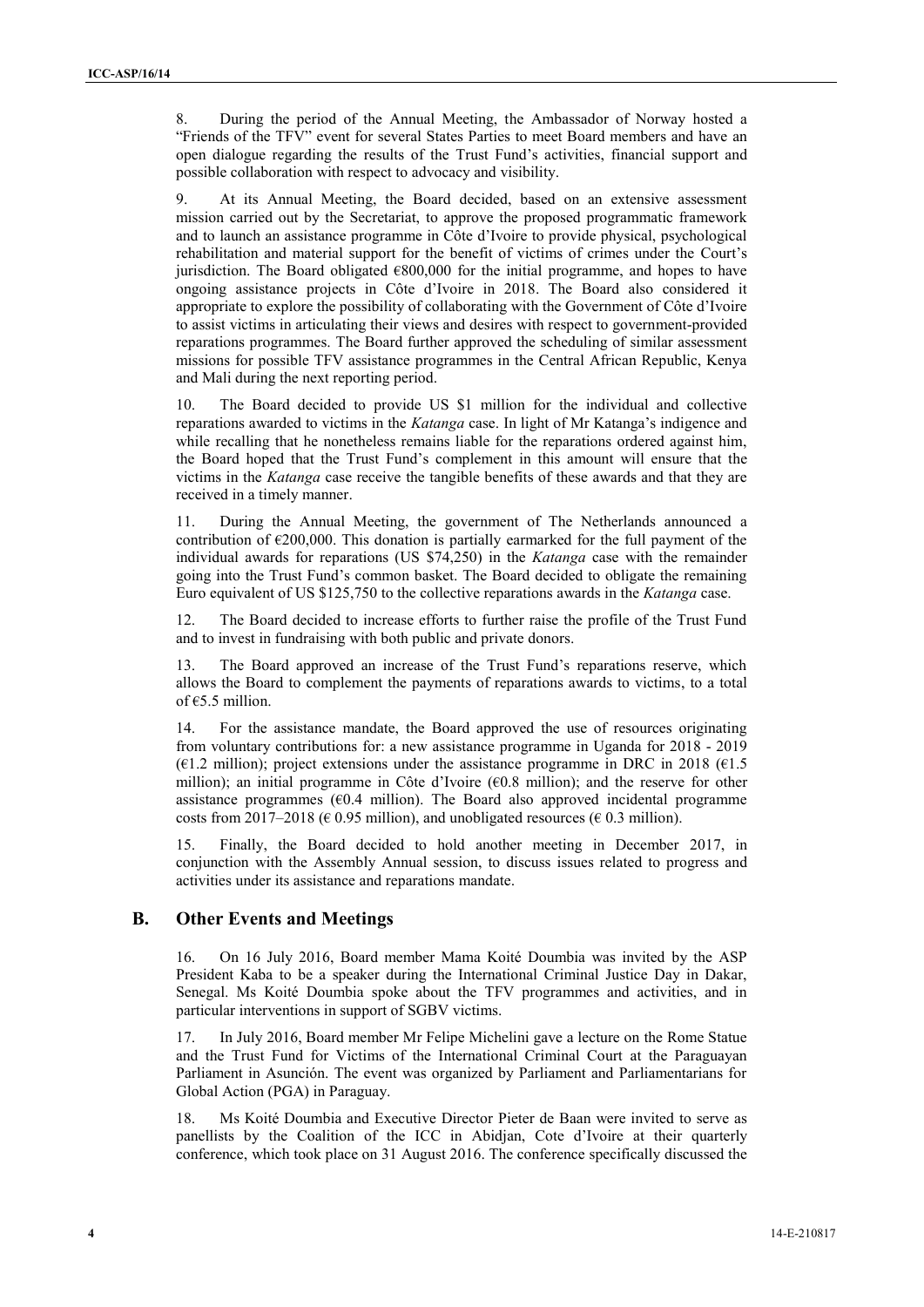role of the Trust Fund, its activities, and victims' rights to reparations, including challenges in this regard.

19. On 9 September 2016, Mr Michelini participated as a moderator at the "Grupo de Trabajo de Derecho Internacional de los derechos humanos" at the V Encontro Internacional do Conselho Nacional de Pesquisa e Pós - Graduação em Direito (CONPEDI), Facultad de Derecho de la Universidad de la República (UDELAR), in Montevideo, Uruguay.

20. From 22 to 26 September 2016, Board Chair Motoo Noguchi attended the session of the Committee on Budget and Finance (CBF) in The Hague. The meeting focussed on the Trust Fund's proposed 2017 budget and justification of the new organizational structure as a result of the ReVision process.

21. On 28 September 2016, Mr Michelini was gave a presentation about the Trust Fund to a regional conference on the Rome Statute, which was organized by the Uruguayan (PGA) in Montevideo, Uruguay.

22. On 3 October 2016, Mr Michelini gave a presentation about the Trust Fund's mandates within the Rome Statute system and the role of the OAS's States Parties during a course on the International Law, which was organized by the Organization of American States (OAS) in Rio de Janeiro.

23. On 18 October 2016, Mr De Baan was invited by the Université de Lille in France as a speaker at the symposium "Après des atrocités de masse: Quelles reconstuctions individuelles?" Mr De Baan discussed developments in the various reparations cases at the Court, and Trust Fund's experience in developing the reparations plan in the *Lubanga* case.

24. On 26 October 2016, Mr Michelini was invited to make a presentation regarding the role of the TFV to the UNICEF of Latin American and Caribbean countries during the Bureau Chiefs Regional Meeting.

25. On 22 November 2016, Mr Michelini was invited by the Institute for the Study of Human Rights, Columbia University to speak about the Trust Fund's role in the Rome Statute system and its activities to date.

26. In December 2016, Mr Michelini participated in the conference "The Judicial System established by the Rome Statute of the International Criminal Court", which was organized by the PGA, the Argentinian House of Deputies, and the Justice and Human Rights Department in Buenos Aires.

27. In February 2017, ICC President Silvia Fernández de Gurmendi, Mr Noguchi, Ms Koité Doumbia, and Mr De Baan visited projects supported under the assistance mandate in the DRC and Uganda. The purpose of the visits was for the visiting delegates to see first hand some of the Trust Fund's assistance mandate project activities, and to hear the perspectives of individuals and community member regarding how these projects have made a positive impact in their lives.

28. The first part of the field visit took place from 21 to 23 February 2017 in Bunia and Bogoro, Ituri, eastern DRC. The visiting delegation comprised of Ms Koité Doumbia and Mr De Baan, who visited two projects that provide trauma counselling to victims of sexual and gender-based violence, and livelihood activities through the creation of savings and loans groups. The visiting delegation also held meetings with Hon. Dr. Jefferson Abdallah Pene Mbaka, Governor of the Province of Ituri, and Mr. Soro Karna, Head of the UN DRC peace keeping mission (MONUSCO). The delegates discussed the TFV's activities in Ituri under its assistance mandate and reiterated that the DRC assistance programme's success is due in no small part to the collaboration and support of local authorities and UN agencies. Ms Koité Doumbia and Mr De Baan also took part in a radio programme from Canal Révélation, and were interviewed by Digital TV of Kinshasa. At the end of the visit, TFV delegates invited several media houses for a press gathering in Bunia.

29. The second part of the field visit took place in Kampala and Gulu, northern Uganda, from 24 to 28 February 2017. The DRC delegation was joined by ICC President Fernández and TFV Board Chair Mr Noguchi, and visited 3 projects in the Gulu area. The visiting delegation invited several local and international media agencies for a press conference in Gulu and Kampala. The field visit and the story of physical rehabilitation project at the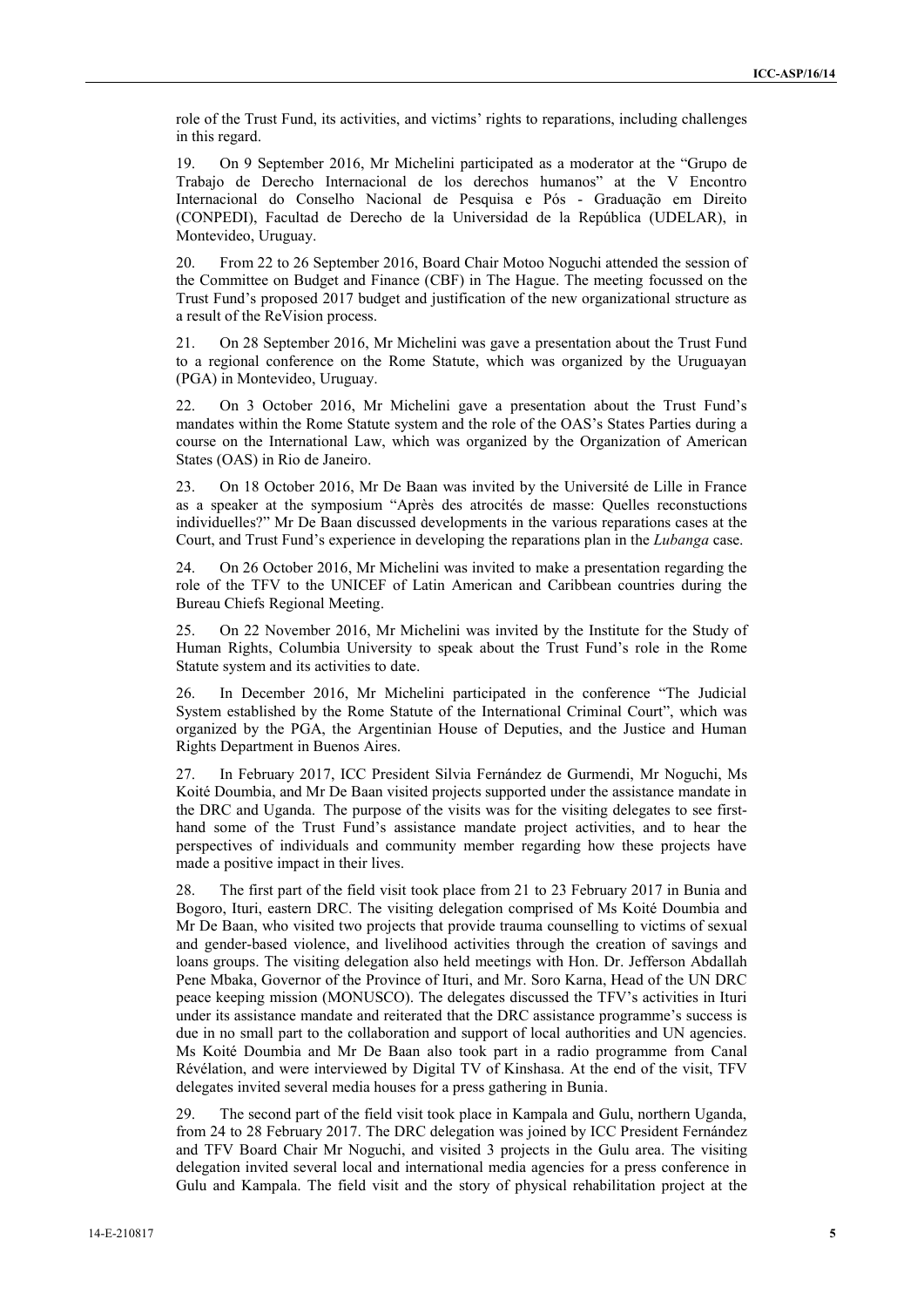Gulu hospital were filmed and featured in Al Jazeera's video. President Fernández and TFV Chairman Noguchi also jointly met with President Museveni of the Republic of Uganda and discussed, among other topics, the TFV's assistance projects in the country.

30. At the annual retreat in March 2017, Trust Fund staff discussed achievements and lessons learned from 2016, as well as priorities for 2017 related to the assistance and reparations mandates. The retreat also addressed the TFV ReVision status, the new structure for 2017, and human resources capacity.

31. At the margins of the Commission for the Status of Women (CSW) in New York in March 2017, the Coalition of the ICC organized a side event to raise awareness on the work of the Trust Fund as a mechanism for reparative justice. Ms Koité Doumbia participated as a speaker at this side-event to raise awareness on issues of international justice among lessinvolved women's groups, the role of the TFV and its gender mainstreaming programme, and assistance to sexual and gender-based violence victims.

32. In March 2017, the Trust Fund participated in the third series of brown-bag lunches at the Court, which is open to staff and non-staff members of the Court. The purpose of the lunch was to give staff members, interns/visiting fellows, and non-staff members the opportunity to learn more about the Trust Fund, its mandates, its activities in situation countries, achievements and lessons learned from its assistance mandate, and an update on activities under its reparations mandate.

33. On 20 April 2017 in Buenos Aires, Argentina, at the invitation of the Justice and Human Rights Minister of Argentina and PGA, Mr Michelini participated as a panellist in a conference which discussed impunity and complex crimes including the role of the ICC, and Argentina's experience.

34. On 15 May 2017, Mr Michelini was invited by the PGA Netherlands to address panels on lessons learned from Regional Parliaments and Organizations and to share activities of the TFV and its impact results to date.

35. From 12 to 16 June 2017, Ms Koité Doumbia participated in the annual NGO roundtable meeting organized by the Coalition of the International Criminal Court (CICC) in The Hague. During the meeting the Trust Fund's staff and Ms Koité Doumbia presented an update on the Trust Fund's activities in both reparations and assistance mandates.

## **C. Reparations mandate**

36. The Trust Fund's reparations mandate is related to specific judicial proceedings before the Court that result in a conviction. Resources are collected through fines or forfeiture and awards for reparations and complemented with "other resources of the Trust Fund" if the Board so determines.

37. The Trust Fund's reparations mandate is beginning to play a larger role in its work as the Court's first criminal proceedings conclude. With four cases reaching the reparations stage in 2016, this represents an exciting and important opportunity for the Trust Fund to develop and strengthen its institutional partnership with the ICC in order to ensure the success of the reparations regime laid out in the Rome Statute.

38. Each of the four cases now at the reparations stage involve different crimes, which have resulted in diverse and distinct harms to the victims and their families. In partnership with the Court, the Trust Fund's task is now to ensure that the design of awards for reparations are responsive to the specific harms suffered by victims in each case as found by the respective Trial Chambers, and that, through their efficient and timely implementation, the promise of reparations can become a concrete and meaningful reality for victims, setting them on a path to healing and positive reintegration within their families and communities.

#### **1. The** *Lubanga* **case**

39. On 15 July 2016, Trial Chamber II ("Trial Chamber") issued an order requesting concrete information in relation to potential symbolic reparations projects from the Trust Fund.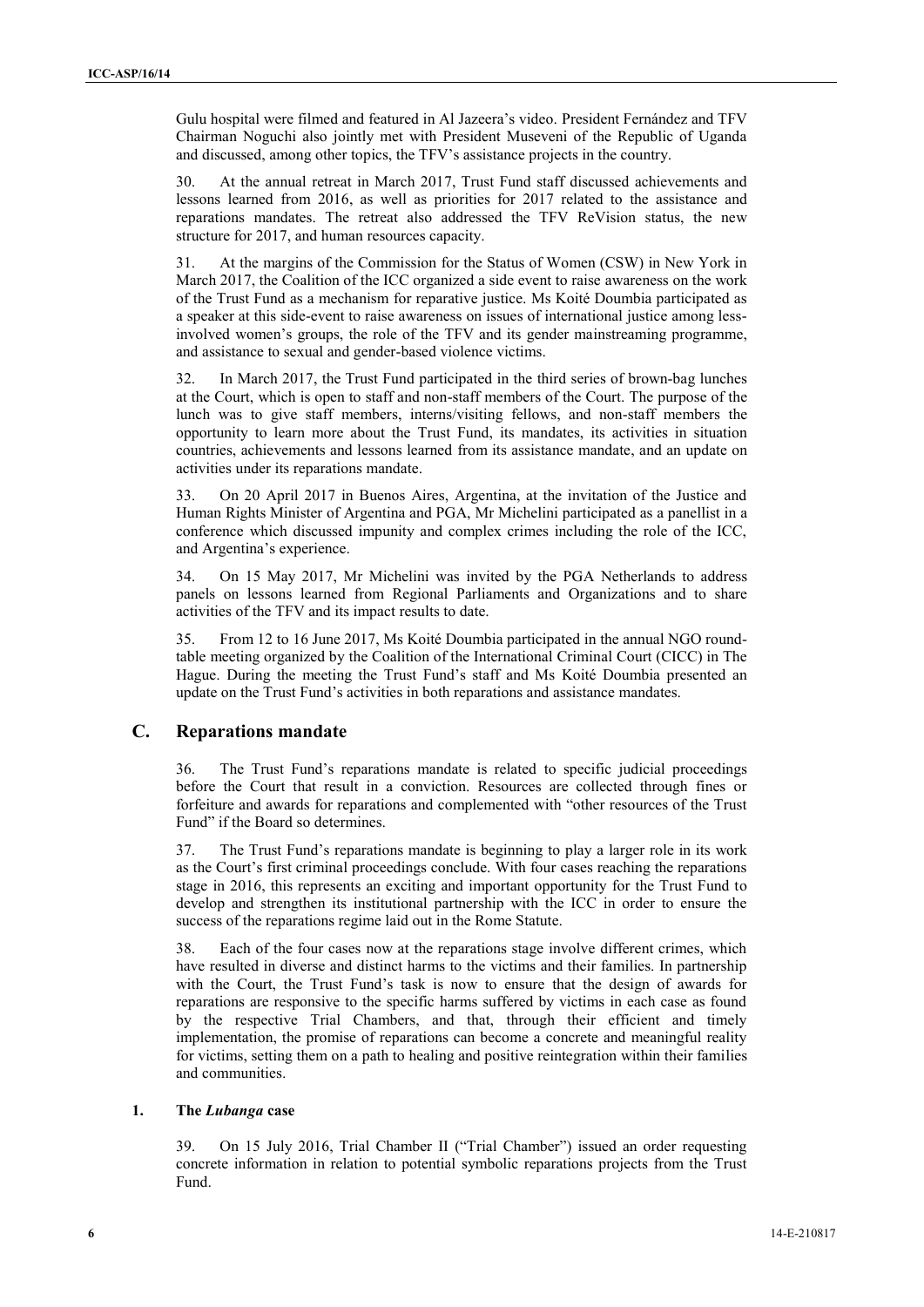40. On 19 September 2016, the Trust Fund submitted the requested filing. The Trust Fund proposed the construction of three community centres, which will house interactive activities for members of the community to raise awareness regarding the crimes and ensuing harms caused by the enlistment, conscription, and active use of children in hostilities. The activities are aimed at lessening the stigma and discrimination faced by former child soldiers, as well as building community support for the reintegration of former child soldiers into their families and communities.

41. On 11 and 13 October 2016, the Trust Fund participated in a public hearing along with the participants in the case and other invited non-governmental organisations.

42. On 21 October 2016, the Trial Chamber issued an order approving the Trust Fund's proposed plan in relation to symbolic reparations.

43. Following the Trial Chamber's approval, the Trust Fund launched a competitive tender to select implementing partners for the symbolic awards. The Trust Fund has reported to the Trial Chamber every three months on the progress made in the procurement process. At the end of this reporting period, the selection process remains ongoing.

44. On 8 December 2016, the Trial Chamber issued an order requesting information in relation to the service-based collective reparations programme, which the Trust Fund submitted on 13 February 2017.

45. On 6 April 2017, the Trial Chamber issued an order approving the proposed programmatic framework for collective service-based reparations in the *Lubanga* case. The procurement process for the implementing partners is ongoing. According to the Trial Chamber's order, the contracts with the implementing partners can only be finalised and the implementation of the service-based collective reparations awards will only begin once the Trial Chamber has established the amount of Mr Lubanga's liability, a procedure which is still ongoing.

#### **2. The** *Katanga* **case**

46. In September 2016, at the invitation of Trial Chamber II, the Trust Fund submitted observations regarding the potential costs associated with the harms at issue in this case.

47. On 24 March 2017, the Trial Chamber issued an order for reparations against Mr Katanga in the amount of USD \$1,000,000, comprising individual and collective awards to 297 victims found to be eligible for reparations. The Trial Chamber requested that the Trust Fund's Board consider complementing the payment of both the individual and collective awards ordered against Mr Katanga pursuant to regulation 56 of the Regulations of the Trust Fund. Finally, the Trial Chamber instructed the Trust Fund to submit its draft implementation plan by 27 June 2017, which was extended to 25 July 2017.

48. On 17 May 2017, at its Annual Meeting, the TFV Board met to decide upon the Trial Chamber's complement request and decided to complement the full USD \$1,000,000 amount, i.e. the full payment of the individual and collective reparations awards in the case. The TFV Board notified the Trial Chamber on the same day of this decision and its rationale.<sup>6</sup>

49. On 12 to 16 June 2017, the Trust Fund conducted a joint mission with the legal representative of victims to the DRC, during which meetings were held with DRC government officials in Kinshasa and Bunia, as well as with a large group (approximately 120) of victims in Bogoro.

50. Until the end of the present reporting period, the Trust Fund held numerous consultations with the legal representative of victims in the case in order to prepare its draft implementation plan. The Trust Fund was greatly assisted by several of the Registry's sections in this regard, notably VPRS, the DRC field offices in Kinshasa and Bunia, and the Finance section with respect to integrating and testing the reparations business processes in the Trust Fund's SAP Grants Management system.

<sup>&</sup>lt;sup>6</sup> Notification pursuant to regulation 56 of the TFV Regulations regarding the Trust Fund Board of Director's decision relevant to complementing the payment of the individual and collective reparations awards as requested by Trial Chamber II in its 24 March, 17 May 2017, ICC-01/04-01/07-3740.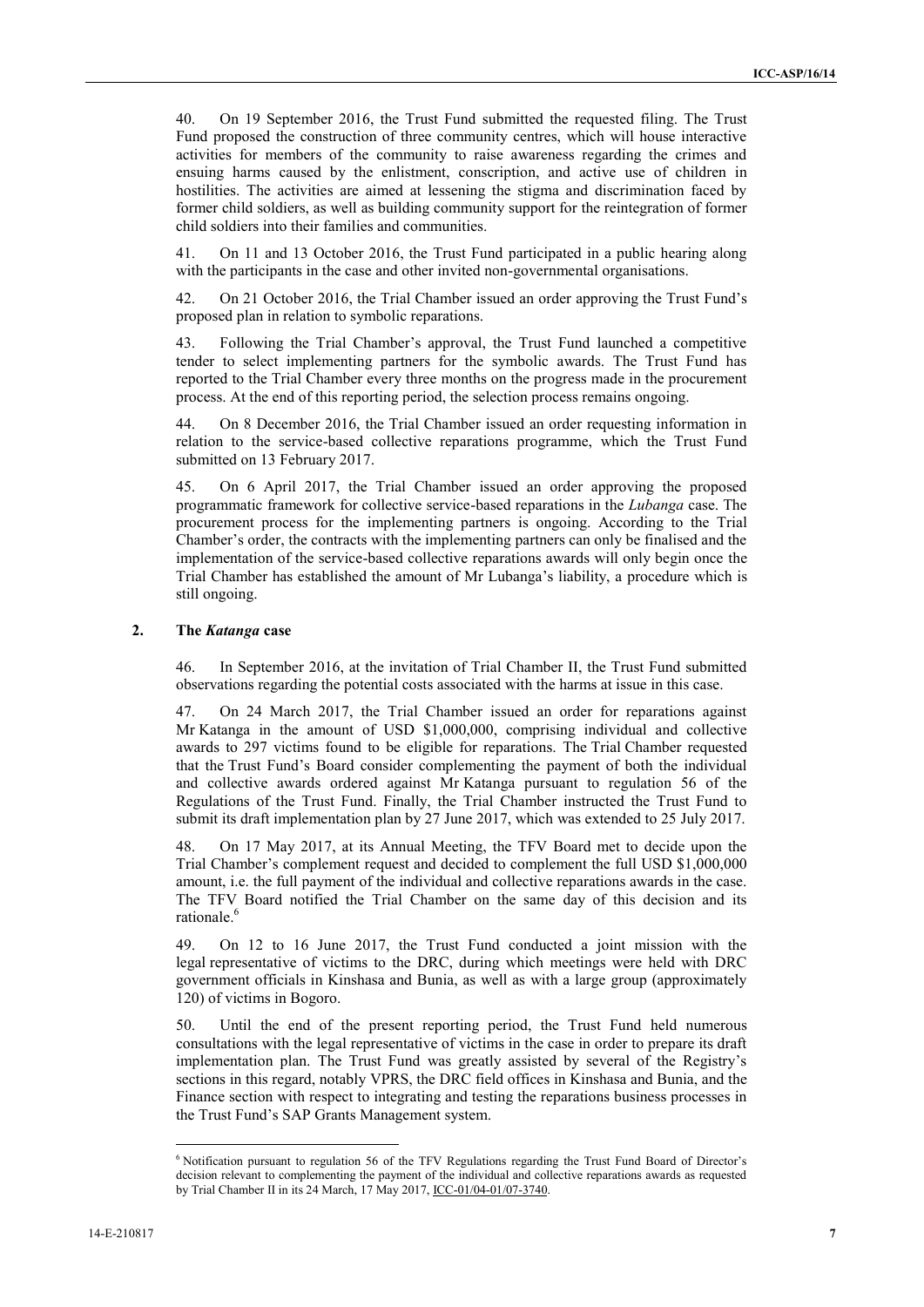## **3. The** *Bemba* **case**

51. In the *Bemba* proceedings, reparations remained at the pre-order stage during the reporting period.

52. On 31 October 2016, following the issuance of the Trial Chamber's scheduling order for reparations proceedings, the Trust Fund submitted observations relevant to matters that may impact upon the implementation stage of proceedings and issues related to the Court's legal framework relevant to reparations, including at the implementation stage. Based on the specific circumstances of the case, the Trust Fund provided the Trial Chamber with information relevant to its prior experience in the Central African Republic under its assistance mandate, as well as information relevant to how prioritization of particularly vulnerable victims (including those suffering from advanced stages of HIV/AIDS) and the subsequent displacement of victims may be addressed at the implementation stage by the Trust Fund and its implementing partners.

53. In its observations, the Trust Fund suggested that the *Bemba* Trial Chamber may wish to consider the option of proceeding under rule 98 (4), which would allow for an award for reparations to be made through the Trust Fund to an intergovernmental, international or national organization approved by the Trust Fund. This option may be preferable in situations where there exists security concerns that may impede the Trust Fund's ability to operate on the ground, as well as when an organization has a particularized specific expertise relevant to the case, particularly in relation to addressing the types of harm at issue.

54. In December 2016, the Trust Fund organized a two day consultation with the respective participants in the case and with an organization under consideration for approval from the Trust Fund for purposes of a rule 98 (4) award. The Trust Fund filed a report in relation to this consultation meeting in February 2017 with the Trial Chamber.

55. According to the Trial Chamber's scheduling order, the Trust Fund expects to make submissions on various expert reports requested by the Trial Chamber and further submissions by the participants in the case during the second half of 2017 and potentially into early 2018.

#### **4. The** *Al Mahdi* **case**

56. In the *Al-Mahdi* proceedings, reparations remained at the pre-order stage during the reporting period.

57. On 2 December 2016, following the issuance of the Trial Chamber's scheduling order for reparations proceedings, the Trust Fund submitted observations relevant to matters that may impact upon the implementation stage of proceedings and issues related to the Court's legal framework relevant to reparations. As the Al-Mahdi case involves the crime of the destruction of protected cultural property, specifically mausoleums and mosques of which most are listed as UNESCO World Heritage Sites, the Trust Fund's observations also addressed the issues of the scope of victims and the appropriate modalities for remedying the moral harms (non-economic) caused by the crimes.

58. On 16 June 2017, the Trust Fund submitted final observations in the reparations proceedings.

59. The Trust Fund anticipates that an order for reparations will be issued in this case shortly after the close of the present reporting period. The Trust Fund expects to be tasked with developing a draft implementation plan for that order, which will require significant work in the second half of 2017 and into 2018.

#### **D. Assistance Mandate**

60. Using voluntary contributions from donors, the Trust Fund provides assistance to victims and their families in ICC situation countries through programmes of psychological rehabilitation, physical rehabilitation, and material support. Because it is not linked to any particular case before the Court, the assistance mandate permits the Trust Fund to provide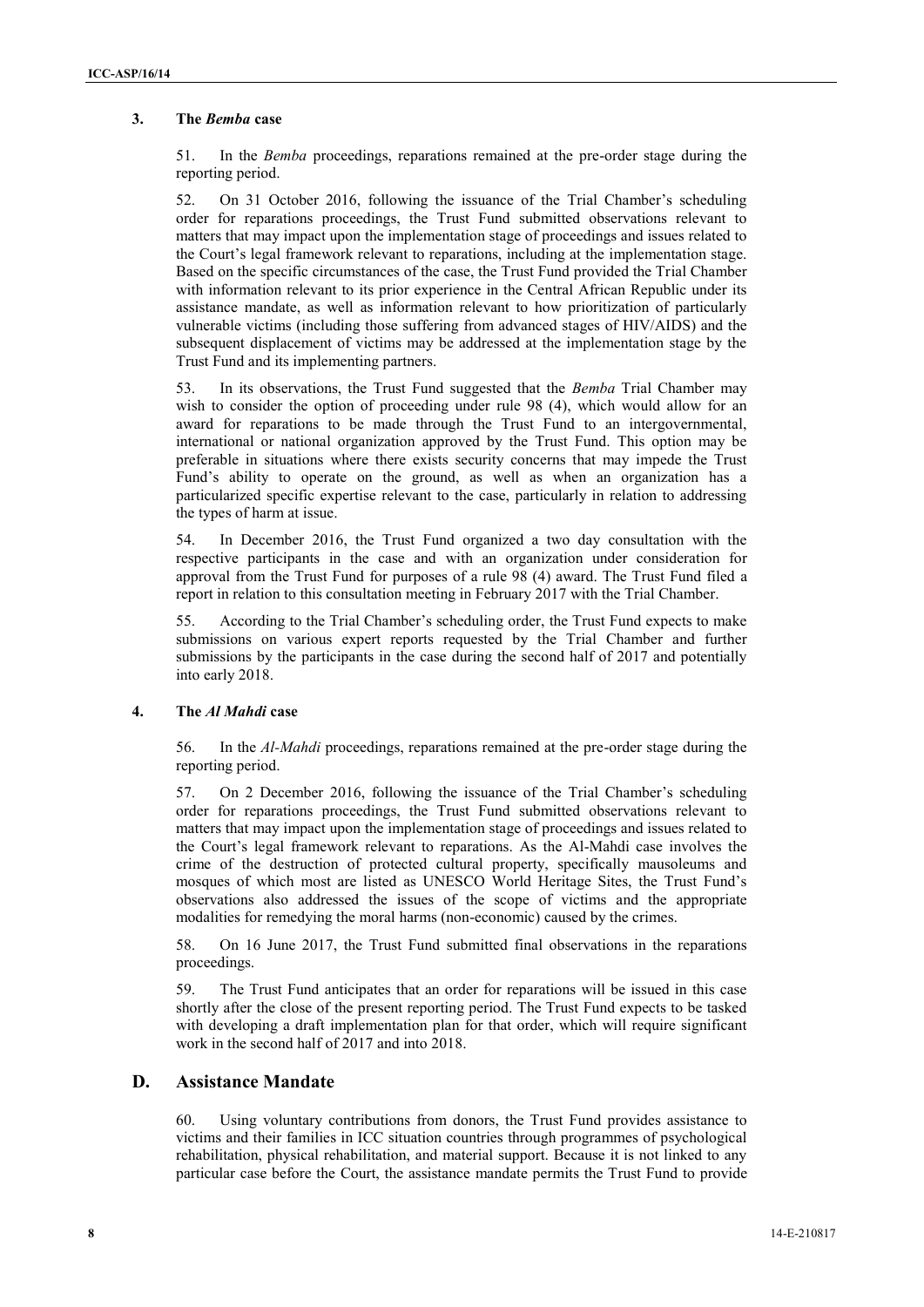an immediate response, at the individual, family and community level, to the urgent needs of victims who have suffered harm from crimes within the ICC's jurisdiction. It also permits the TFV to assist a wider victim population than only those who have suffered harms connected to specific cases before the Court. The types of services provided include (but are not limited to):

(a) *Physical Rehabilitation*, which includes reconstructive surgery, general surgery, bullet and bomb fragment removal, prosthetic and orthopaedic devices, referrals for services like fistula repair and HIV and AIDS screening, treatment, care and support;

(b) *Psychological Rehabilitation*, which includes both individual and group based trauma counselling; music, dance and drama groups to promote social cohesion and healing; community sensitisation workshops and radio broadcasts on victims' rights, information sessions and large-scale community meetings. Community awareness responses may include *engaging in community dialogue and reconciliation* to foster peace within and between the communities that create a suitable environment for the prevention of crimes;

(c) *Material Support* may include environmentally-friendly livelihood activities, education grants, vocational training, or access to referral services that offer income generation and training opportunities to focus on longer-term economic empowerment. *Building the capacity of implementing partners and victims* is part of these initiatives to reinforce the sustainability of the interventions; and

Implementing special initiatives for victims of sexual violence and their *children, including children born out of rape*, which may include access to basic health services, trauma-counselling aimed at strengthening the mother to child to family bonds, education grants, nutrition support, and inter-generational responses addressing stigma, discrimination and reconciliation in families and communities.

61. During the reporting period, the Trust Fund supported 9 active projects in northern Uganda and 5 projects in the DRC (covering the Ituri District, and North and South Kivu Provinces). The Trust Fund works with local grassroots organisations, victims' survivor groups, women's associations, faith-based organisations, village savings and loans associations, and international non-governmental organisations to administer the assistance mandate. During this reporting period, several monitoring visits were conducted by the Trust Fund's staff to oversee programme development, strengthen local capacities, and support project monitoring, evaluation, reporting and learning. All projects underwent an administrative and technical review as part of this process.

62. In both the DRC and Uganda, the Trust Fund continued to provide psychological, physical and material assistance to victims of survivors of sexual and gender-based violence, child mothers, former (male and female) child soldiers, girls formerly associated with armed groups, returnee communities, disabled persons and amputees, disfigured and tortured persons, and other vulnerable children and young people, including orphans.

63. The five remaining projects in the DRC were closed in May 2017. To continue the assistance programme in the DRC, the Trust Fund launched an open tender in 2016 for requests for proposals from interested organizations and will launch a new programme in 2017 after the procurement process is finalised.

64. In January and February 2017, the Trust Fund conducted a preliminary assessment to explore the possibility of starting an assistance programme in Côte d'Ivoire. The assessment team visited the capital, Abidjan, and 11 localities in the centre, west and southern parts of the country. The team met with victims and community members, community leaders, civil society including victims associations, media, national and local authorities, as well as representatives of the international community. The assessment aimed to gain an understanding of the situation of victims of crimes under the Court's jurisdiction, with a view to establishing the relevance and feasibility of interventions to assist victims and their families who have suffered physical, psychological and/or material harm as a result of these crimes. In May 2017, the Board made a decision to open a programme in Côte d'Ivoire. The TFV started the preparations and anticipate the assistance programme to commence early next year.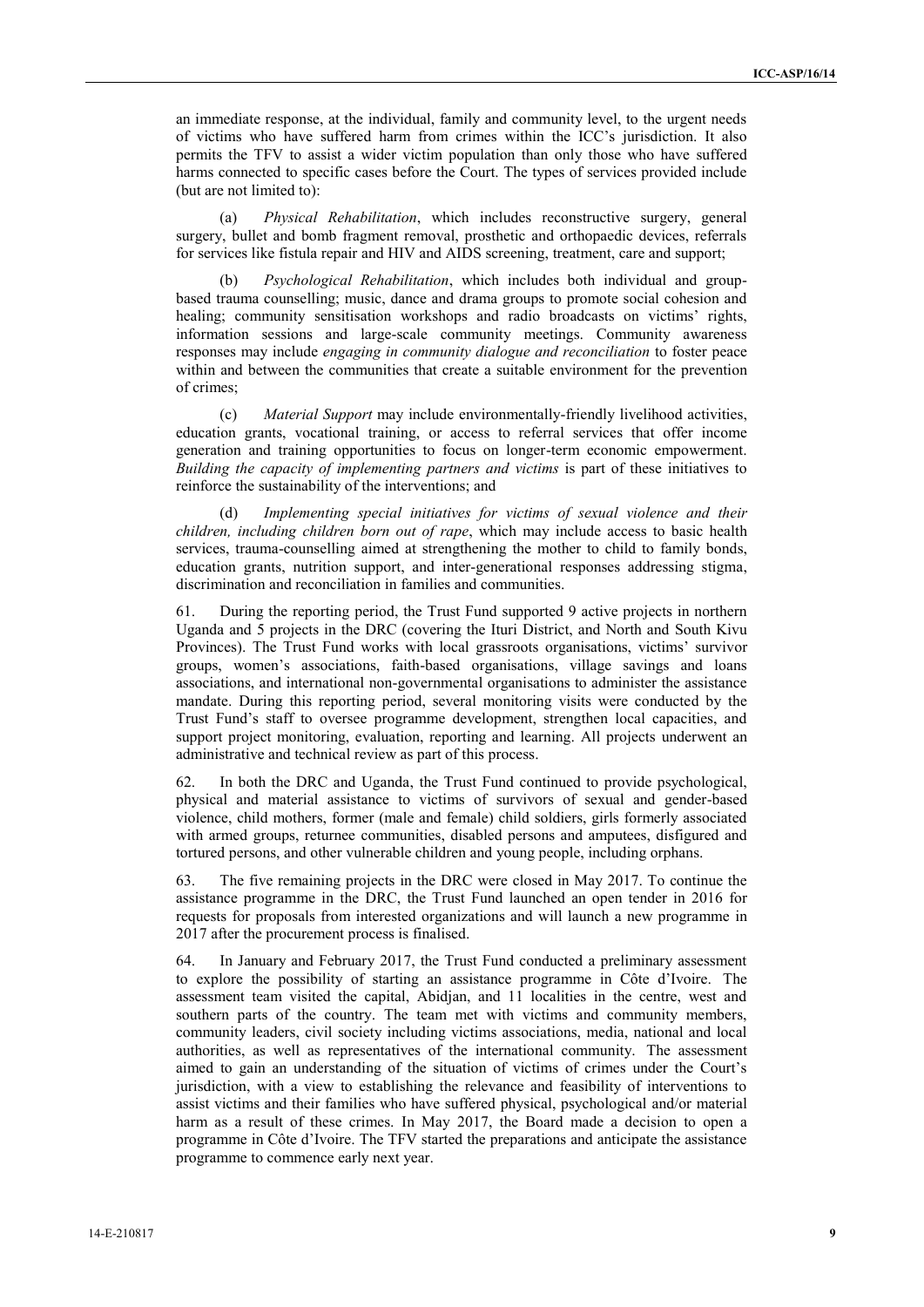#### **1. Psychological Rehabilitation**

65. The TFV's psychological rehabilitation activities take place at both the individual and community level. Through its implementing partners, the TFV provides a holistic response to the trauma experienced by victims, including how that trauma extends to the broader community. To ensure that victims and their families have access to a continuum of comprehensive psychological care, the TFV's psychological rehabilitation strategy supports a range of services, including:

(a) Training and development of counsellors' skills;

(b) Provision of individual trauma-based counselling and other psychosocial support services;

(c) Involving local authorities and community officials to raise awareness regarding victims' needs and how they can be supported; and

(d) Conducting radio programmes and community events to raise awareness on the impact of crimes and to promote peace-building, reconciliation and community coexistence.

| Indicator                                                                                                 | DRC     | Uganda |
|-----------------------------------------------------------------------------------------------------------|---------|--------|
| Number of direct beneficiaries who received psychological rehabilitation<br>during the reporting period   | 35.460  | 8,908  |
| Number of indirect beneficiaries who received psychological<br>rehabilitation during the reporting period | 122.717 | 29,692 |
| Number of community workers, village health teams trained in<br>psychosocial care                         | 340     | 245    |
| Number of people reached through community dialogue activities                                            | 20.463  | 78.779 |

66. Key results in both DRC & Uganda

67. In its psychological rehabilitation programmes, the TFV collaborates with local government officials as well as other community stakeholders such as religious leaders, cultural structures, youth clubs, women associations among others to organize 'debate and dialogue' days. These events foster healthy and interactive community communication on a variety of themes including peaceful community coexistence, prevention of violence, cooperation, reconciliation, and civility among citizens. Involving the elderly, young adults, teachers, and parents along with their children, TFV-supported activities use creative and play events to spread messages on topics such as peace, mutual respect, empathy, forgiveness, self-control, listening skills, tolerance and coexistence, gender equality, respect for and protection of human rights, teamwork, and environmental protection. Artwork on the themes of peace and reconciliation created from these activities is now exhibited in a local museum for peace that adult and young citizens regularly visit.

68. Further, every month, eight radio programmes on the themes of peace-building and reconciliation air on local stations in DRC and Uganda. To date, an estimated 360 radio programmes on peace and reconciliation have aired in both countries.

#### **2. Physical Rehabilitation**

69. The TFV's physical rehabilitation projects provide a wide-range of services from referrals for specialized care, general medical evaluations, reconstructive surgery, burn treatment, bullet and bomb fragment removal, provision of prosthetics, to physiotherapy combined with psychological support. Some victims require multiple surgical procedures and others require prolonged hospitalization in order to adequately treat their medical injuries.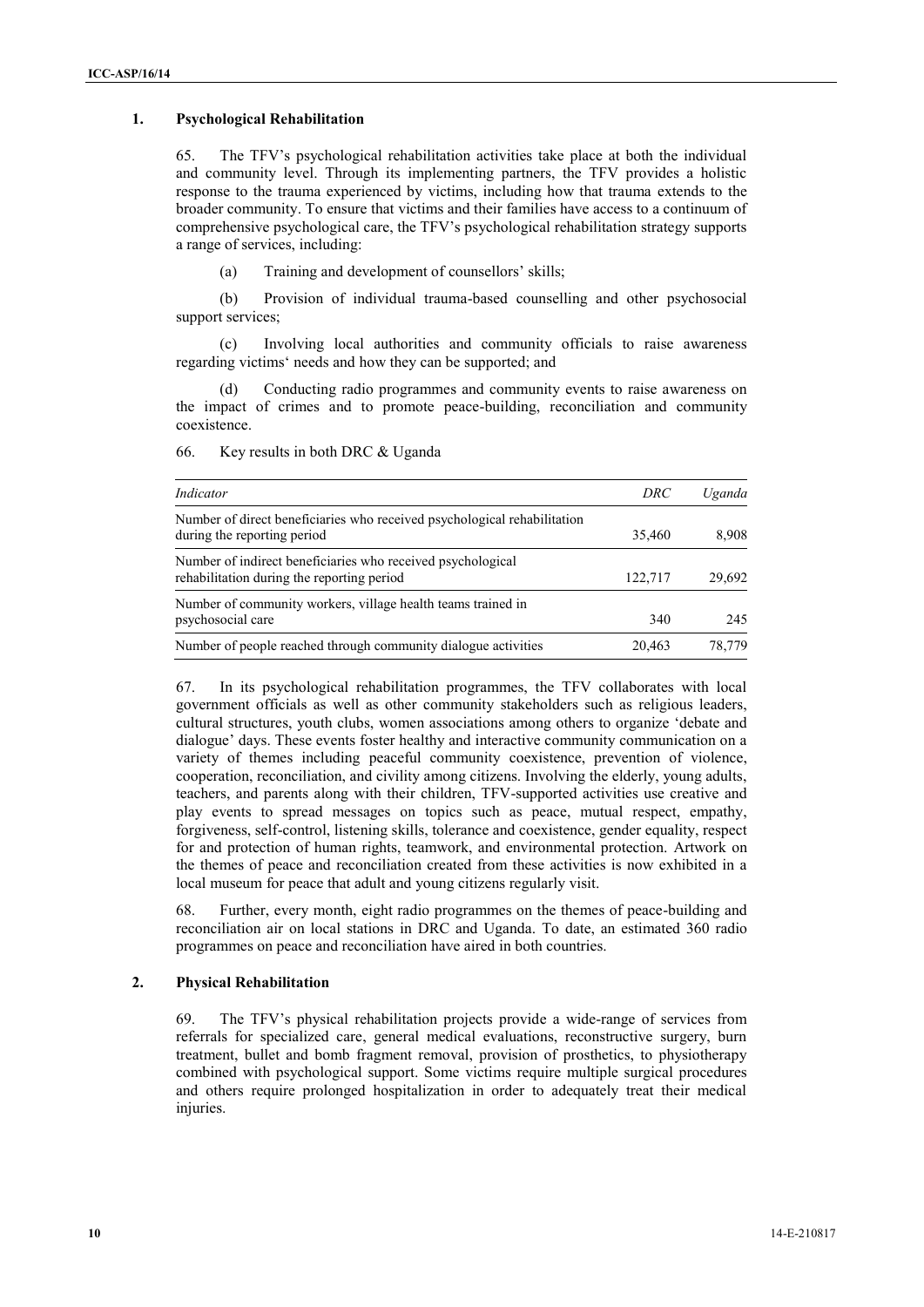#### *(a) Medical support to female victims of sexual violence*

70. The majority of victims of sexual and gender based violence who received physical rehabilitation assistance this year were women and young girls. The medical conditions for which they were treated are mainly a result of rape, in some cases combined with torture and/or being forced into sexual servitude and slavery. Sexual harm victims may suffer from pelvic inflammation, tubal ovarian masses (TOM), uterine cervical lesions and pelvic absence, as well as related gynaecological complications. Because of these victims' precarious living conditions and a lack of access to timely and proper medical care, the TFV and its implementing partners face a complex set of challenges in providing them with care.

71. During this reporting period, a total of 2,072 women and young females (1,004 in DRC and 1,068 in Uganda) received TFV-supported comprehensive medical care.

#### *(b) Providing corrective surgery*

72. Similar to previous years, this year, 400 victims in need of corrective surgery were identified by the TFV's implementing partners in the DRC and northern Uganda. Through referral mechanisms, 305 of these victims received corrective surgical procedures. Medical care provided to these victims included corrections for lipomas, keloids and retained bullets, shrapnel removal, as well as post-surgery services including payment of medical prescriptions.

#### *(c) Providing orthopaedic devices with post-orthopaedic procedure physiotherapy*

73. Through the TFV's implementing partner AVSI in northern Uganda and in consultation with local government, community members and other stakeholders, a total of 268 victims were identified and assessed to be in need of orthopaedic appliances and physiotherapy. In partnership with the Gulu Regional Orthopaedic Workshop (GROW), 222 prostheses and orthoses were produced and delivered to victims who were identified as having an immediate need. These beneficiaries also received occupational therapy after undergoing physical examinations and rehabilitation services at GROW.

74. Key indicators and results: To date, the Trust Fund has provided some form of physical rehabilitation services to an estimated 9,477 victims (7,420 in Uganda and 1,674 in DRC). Below are achievement results for this year in both countries:

| Indicators                                                                                         | DRC      | Uganda |
|----------------------------------------------------------------------------------------------------|----------|--------|
| Number of beneficiaries who received physical rehabilitation during<br>the reporting period        | 1,673    | 2,035  |
| Number of victim survivors of SGBV who received medical care                                       | 1.004    | 1,068  |
| Number of victims assessed to receive prosthetics or orthotics during<br>the reporting period      | $\Omega$ | 1,225  |
| Number of victims fitted with prostheses or orthotics                                              | $\theta$ | 228    |
| Number of victims who received reconstructive or corrective surgery<br>during the reporting period | $\Omega$ | 9      |
| Number of beneficiaries referred for specialized surgery during the<br>reporting period            | 9        | 143    |
| Number of beneficiaries who received specialized surgery                                           |          | 115    |

#### **3. Material Support**

75. Under material support, the Trust Fund's activities emphasize economic empowerment so that victims can gain the necessary tools to become self-sufficient and contributing members of their families and communities. The TFV's activities aim to provide victims with financial autonomy, sufficient to provide for their own basic daily needs and those of their family. This is accomplished through the following services: 1)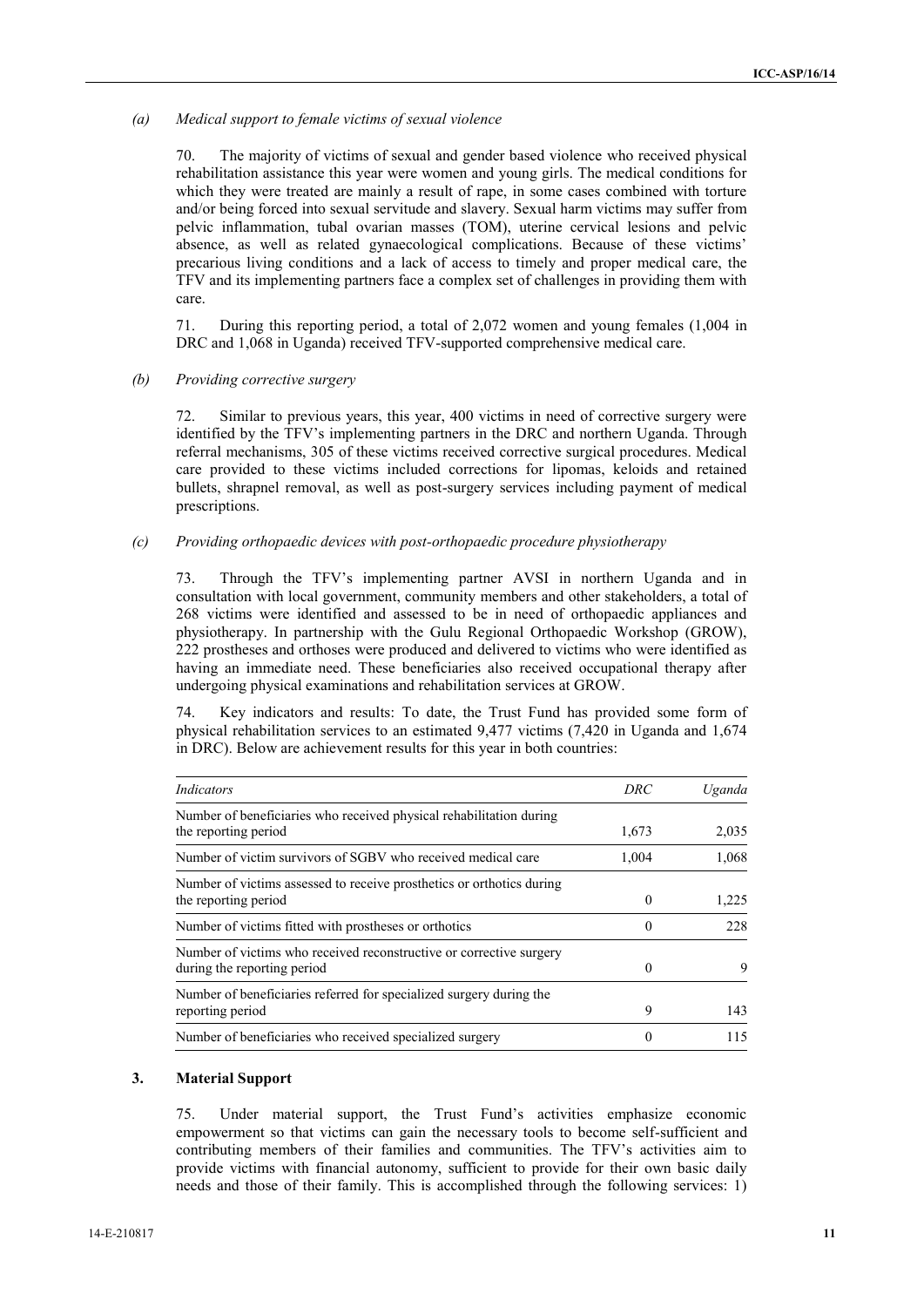supporting economic development initiatives; 2) the provision of education assistance, particularly to orphans and other vulnerable children; and 3) creating employment opportunities for victims and their family members.

For this reporting period:

(a) 2,389 children were reintegrated into school and received school material kits. The TFV, in conjunction with community volunteers, continuously monitors these children's educational performance to ensure their successful reintegration. One of the major successes of these projects is that the drop-out and illiteracy rate amongst this school age population has decreased and there has been a corresponding decrease in delinquent behaviour reported in their local communities.

(b) 4,325 victims received training and start-up funding in the forms of microloans to create small businesses both in groups and individually, bringing the total number of victims actively participating in income-generating activities of small scale to 9,522.

(c) In eastern DRC and northern Uganda, 75 per cent of the small businesses created with the assistance of TFV initial funding are flourishing and growing. These individuals are now equipped with the needed skills to read, write, count, book-keep, make adequate business inventory, and handle other technicalities in order to ensure the continued success of their enterprises.

#### **4. Monitoring and Evaluation**

76. In connection with the Trust Fund's strategy to strengthen its implementing partners' capacity in monitoring  $&$  evaluation, programme design and implementation, this year the Trust Fund conducted a capacity building workshop with implementing partners based in Uganda. The objective of this workshop was to work further on new TFV indicators that were launched in June last year, focusing primarily on indicator definition and standardization. The workshop resulted in producing an indicator dictionary as an annex to the TFV Performance Monitoring Plan (PMP), harmonization of programme implementation across implementing partners, redesigning data collections and reporting tools, reflections on data collection methodologies as well as an increased working relationship among partners. Furthermore, implementing partners conducted a service mapping exercise aimed at assessing geographical areas that have been so far covered by TFV assistance programme in Northern Uganda to examine programme successes, needs and gaps in order to inform future TFV programming and design.

77. Between June and July 2017, with the support from the University of Minnesota in the USA, Professor Fionnuala Ní Aoláin at the University of Ulster's Transnational Justice Institute in Belfast and Dorsey and Whitney Chair in Law at the University of Minnesota law school, conducted an external and neutral study of the operation of its assistance mandate in Uganda as an empirical review of the working of this mandate. The purpose of the study is to identify the TFV assistance programme potential and realised reparative value in Northern Uganda. The study report will be published in October.

## **E. Organisational development**

78. During its 15<sup>th</sup> Session in November 2016, the Assembly of States Parties adopted the Court's regular budget for 2017, including the TFV's organisational budget. This budget allows for the implementation of the new structure in 2017.

79. The new structure aims to strengthen both the TFV's field based programme management capacity, as well as, the TFV's capacity for financial and administrative control, fundraising and advocacy – both in The Hague and in the field offices. The new Secretariat structure allows for more flexibility in responding to events and strategic challenges, as well as streamlines internal roles, responsibilities, and authorities.

80. The restructuring of the TFV involved the creation of new posts as well as the abolishment of posts. The notification of staff in abolished posts was planned for 1 December 2016, but experienced a delay as the Registry wished to clarify a number of legal-administrative matters.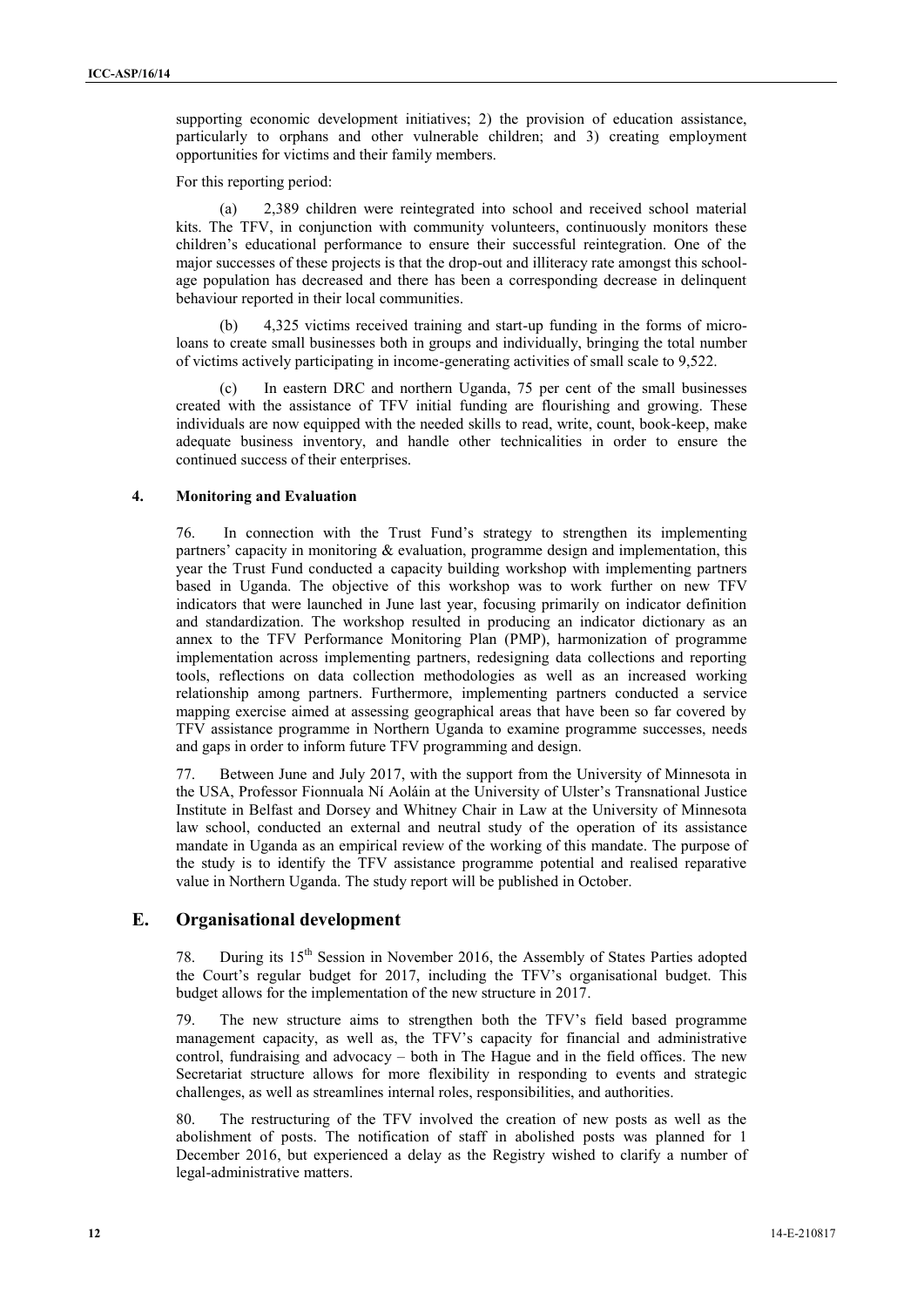81. Staff in abolished posts were notified on 1 February 2017 and were provided – in accordance with the application of the Registry's ReVision principles – with the choice between applying as priority candidate to a new post, or taking an enhanced separation package. The recruitment procedures involving priority candidates were completed in May 2017.

82. Recruitment procedures for other approved positions in The Hague and in the field are on-going and expected to be finalized before the end of the year 2017.

## **F. Audits**

#### **1. Internal audit**

83. The report of the Office for Internal Audit (OIA) issued in July 2015 recommended to the Trust Fund that internal control assessments of implementing partners needed strengthening in order to provide an independent assurance of their operations. The TFV requested an independent audit to be carried out on implementing partners, while the TFV initiated spot checks for monitoring procedures towards the end of 2016. Further, interim internal control measures have been agreed with the OIA on monitoring procedures (spot checks) and independent audit(s) of implementing partners are planned for 2017 and beyond.

#### **2. External Audit**

84. The audit report for 2016 financial year contained two recommendations: (i) to add an extra note to the financial statements giving a fair view of each project's status, detailing the information following: the annual budget allocated to each project; advances paid, including those justified and those yet to be justified; and actual expenditure over the period. This detailed note would make it possible to reconcile actual amounts paid out during the year with those shown in the financial statements; (ii) that the TFV Secretariat systematically require its local partners to provide audit reports, and that it conduct methodical formalised monitoring of recommendations set out in these reports, in order continually to improve the quality of action taken by implementing partners.

## **G. Assistance provided by the Registry**

85. In accordance with the annex to resolution ICC-ASP/1/Res.6 and with resolution ICC-ASP/3/Res.7, and mindful of the independence of the Board and the Secretariat, the Registrar provided such assistance as was necessary for the proper functioning of the Board and the Secretariat.

86. The Board wishes to note its particular appreciation for the valuable support and advice sought from and provided by the Registrar and his Office, including the Field Offices in Kinshasa, Bunia, Kampala and Abidjan. The Board wishes in particular to express its appreciation for the services and support provided in preparation and during the country assessment in Côte d'Ivoire in January 2017, and the field visit to the DRC and Uganda in February 2017 with ICC President Silvia Fernández de Gurmendi joining at the invitation of the TFV Board of Directors.

## **III. Financial Report**

#### **A. Status of voluntary contributions**

87. In accordance with paragraph 11 of the annex to resolution ICC-ASP/1/Res.6, which states that all offered voluntary contributions, regardless of whether they were accepted or refused, should be reported annually to the Assembly, a list of voluntary contributions is contained in annex I to this report. The list includes, inter alia: the  $\epsilon$ 2,013,145.60 contributions received from States;  $E21,403.98$  from institutions and individuals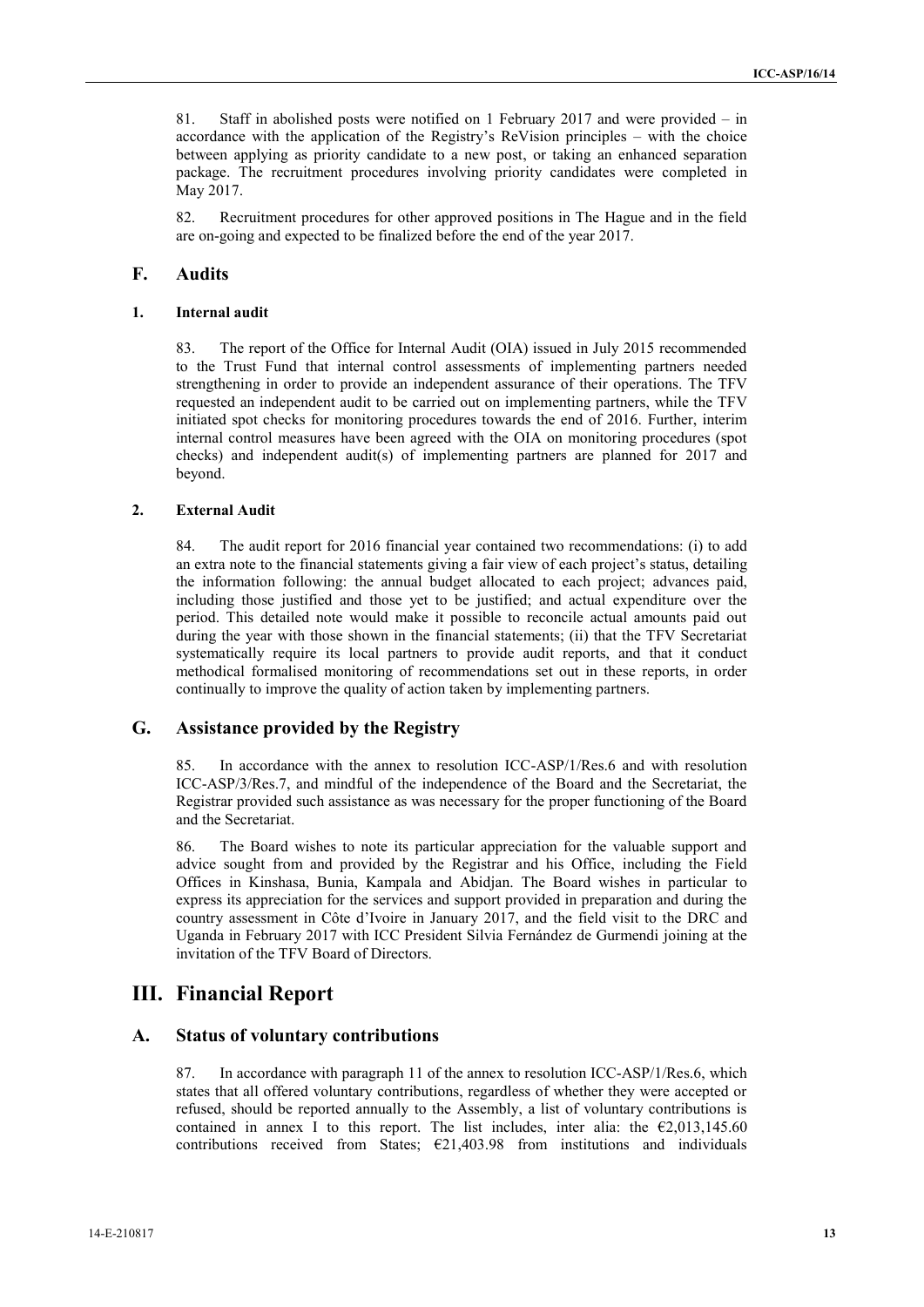( $\epsilon$ 16,730.89 on the TFV bank accounts, and  $\epsilon$ 4,673.09 on the TFV PayPal account);<sup>7</sup> €187,425 in-kind and/or matching donations from implementing partner organizations from the period of 1 July 2016 – 30 June 2017; and  $\epsilon$ 8,954.92 in interest income. The TFV Euro account showed a balance of €999,329.98, and the US Dollar account had a balance of \$19,355.83. In addition, the Trust Fund currently has two saving accounts of  $\epsilon$ 5,000,000 and €6,823,748.41 as per 30 June 2017.

## **B. Voluntary contributions and private donations to the Fund**

88. The Trust Fund's Euro account showed a balance of €999,329.98; the US Dollar account had a balance of \$19,355.83. In addition, the Trust Fund has two savings accounts of  $\epsilon$ 5,000,000 and  $\epsilon$ 6,823,748.41 as of 30 June 2017. The Secretariat manages the resources received from donors and reports on their use following the criteria described in the annex to resolution ICC-ASP/4/Res.3. <sup>8</sup> The Secretariat reports on earmarked contributions separately in most cases, as this information is required by some of the donors.

89. The Trust Fund wishes to express its gratitude for the contributions received during this reporting period from 16 States Parties ( $\epsilon$ 2,013,145.60), and private donations ( $\epsilon$ 16,730.89) from individuals and institutions and from the Paypal account ( $\epsilon$ 4,673.09)<sup>9</sup>.

90. In 2016, TFV entered a second three-year agreement (2016-2018) with the government of Sweden, represented by the Swedish International Development Agency (Sida). In December 2016, Sweden contributed over  $\epsilon$ 1 million to the Common Basket as the first instalment of the new agreement. This contribution reinforces Sida's strong support to the TFV as a vital institution working alongside the ICC to address the harm suffered by victims of the most serious international crimes. The TFV has been extremely grateful for Swedish previous commitment of unrestricted contribution from 2012–2015 totalling SEK 36,000,000 (close to  $\epsilon$ 4 million).

91. Finland returned as one of the major donors with  $\epsilon$ 200,000 unrestricted funding which was received in January 2017. The TFV finalised the three-year agreement from  $2012 - 2015$  with the government of Finland with the total contributions of  $\epsilon$ 800,000 earmarked for addressing sexual violence and other forms of SGBV. Currently the Trust Fund is in negotiation for a new agreement which it hopes can be finalized before the end of 2017.

92. Australia continued its support for unrestricted donations with  $£199,952.01$ . The government of the United Kingdom increased their contributions to  $E176,460$  during the reporting period of this report. The government of Ireland has steadily contributed to the TFV  $\epsilon$ 75,000 for the past three years. The government of France returned as a donor country early 2017 with contributions of €50,000.

93. Furthermore, Republic of Korea continued its support with  $\epsilon$ 44,274.05, followed by Estonia  $\epsilon$ 40,000, and  $\epsilon$ 30,000 from Spain, Switzerland, and Luxembourg respectively. Belgium donated  $\epsilon$ 25,000, Liechtenstein  $\epsilon$ 18,337.80, and Czech Republic  $\epsilon$ 11,047.69.

94. The need to address the effects of the pervasive and widespread practice of sexual violence in conflict, which are felt at the individual, family and community levels, has also been recognized by other donors to the TFV, many of whom have been earmarking their voluntary contributions to the TFV for SGBV victims. During the reporting period, the TFV received SGBV earmarked contributions with the total amount of €66,944 from Principality of Andorra ( $\epsilon$ 19,966), and the government of Japan ( $\epsilon$ 46,978).

95. The Board wishes to express its gratitude for the contributions received during the period covered by the present report, and urges States Parties and others to continue contributing to the Trust Fund. The Board, mindful of the great symbolic value of States Parties contributing to the Trust Fund's resources, is encouraging *all* States Parties to come to the support of the Trust Fund, within the possibilities of their financial abilities. In the

<sup>7</sup> *See* in relation to the Paypal account *supra* footnote 1.

<sup>&</sup>lt;sup>8</sup> Official Records of the Assembly of States Parties to the Rome Statute of the International Criminal Court, Fourth session, The Hague, 28 November to 3 December 2005 (ICC-ASP/4/32), part III.

<sup>9</sup> *See* in relation to the Paypal account *supra* footnote 1.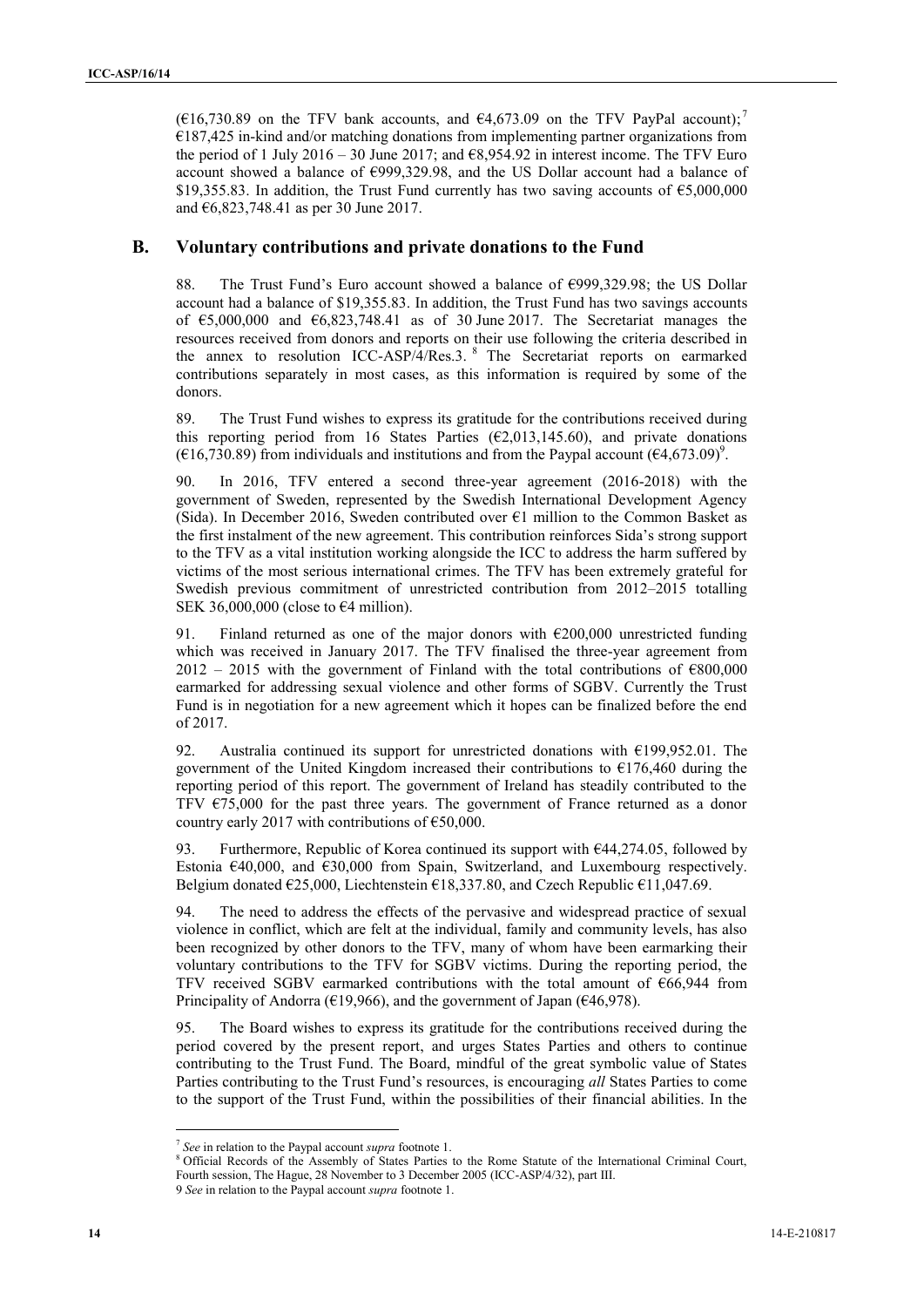view of the Board, the broadest possible support within the Assembly will serve to strengthen the institutional position of the Trust Fund as an indispensable and effective element of the Rome Statute, responsive to the rights and needs of victims of crimes within the jurisdiction of the Court. The Board wishes to reiterate its calls for earmarked contributions for victims of sexual and gender-based violence (SGBV) and to strengthen the Trust Fund's reparations reserve.

96. On 22 March 2017, Trial Chamber VII delivered its sentencing decision in the case of *Bemba et al*, in which it imposed, in addition to terms of imprisonment, fines totalling 330,000€. Pursuant to article 79 (2) of the Statute, the 330,000€ in fines, which are payable to the Court, are to be transferred to the Trust Fund. At the time of this report, the Trust Fund has not received the transfer of these fines. The transfer of fines and forfeitures from a convicted person as ordered by the Court is outside of the direct control of the Trust Fund. The Board calls upon the Court and States Parties to strengthen the Court's capacity to investigate and pursue the identification, freezing and seizure of assets, and to intensify States Parties cooperation with the Court to this effect.

## **IV. Proposed budget for 2018 (MP VI)**

97. In accordance with resolution ICC-ASP/4/Res.3, the Board prepared the 2018 proposed budget for the Secretariat, as Major Programme VI in the Court's Budget, established pursuant to resolution ICC-ASP/3/Res.7. Pursuant to TFV Regulation 77(a), the Board submits the proposed budget for the Secretariat for review by the Committee on Budget and Finance.

98. The Board is fully aware of the constraints that the Court's budget continues to face. The Board also accepts the responsibility to ensure that the Secretariat is able to address the foreseeable increased workload, considering the rise in the number of situations where the Fund will be active and, in particular, the implementation of Court-ordered reparations for which the number of relevant proceedings raised from two to four in 2017.

99. The TFV proposed 2018 budget amounts to  $\epsilon$ 2,741.5 thousand, which represents an increase of  $\epsilon$ 567.0 thousand or 26.1per cent from the 2017 approved budget.

100. The Assembly of States Parties approved the TFV's 2017 budget with the new organisational structure. This budget allows for the implementation of a significant part of the new structure in 2017.

101. The TFV's 2018 proposed budget continues to build on the new structure of the TFV Secretariat as decided by the Board of Directors, aiming to strengthen the Secretariat in three critical areas: financial-administrative capacity in The Hague, on-site programme management and reparations. The structure is informed by the TFV's understanding of the evolving organisational capacity needs to sustain the development and implementation of Court-ordered reparations awards in an increasing number of cases in 2018, as well as the expansion of assistance mandate activities to other situation countries from 2017 onwards.

102. In light of major increases works under the TFV's reparations mandate as well as several assistance mandate at the same time in 2017 and beyond, the TFV is proposing additional positions of one Legal Officer, and one Administrative Assistant. The TFV is also requesting the positions of Associate Programme Officers based in The Hague and in the field offices are fully funded and to be converted into established posts in order to strengthen the programme staffing structure for the development and implementation of various reparations awards and projects under the assistance mandate.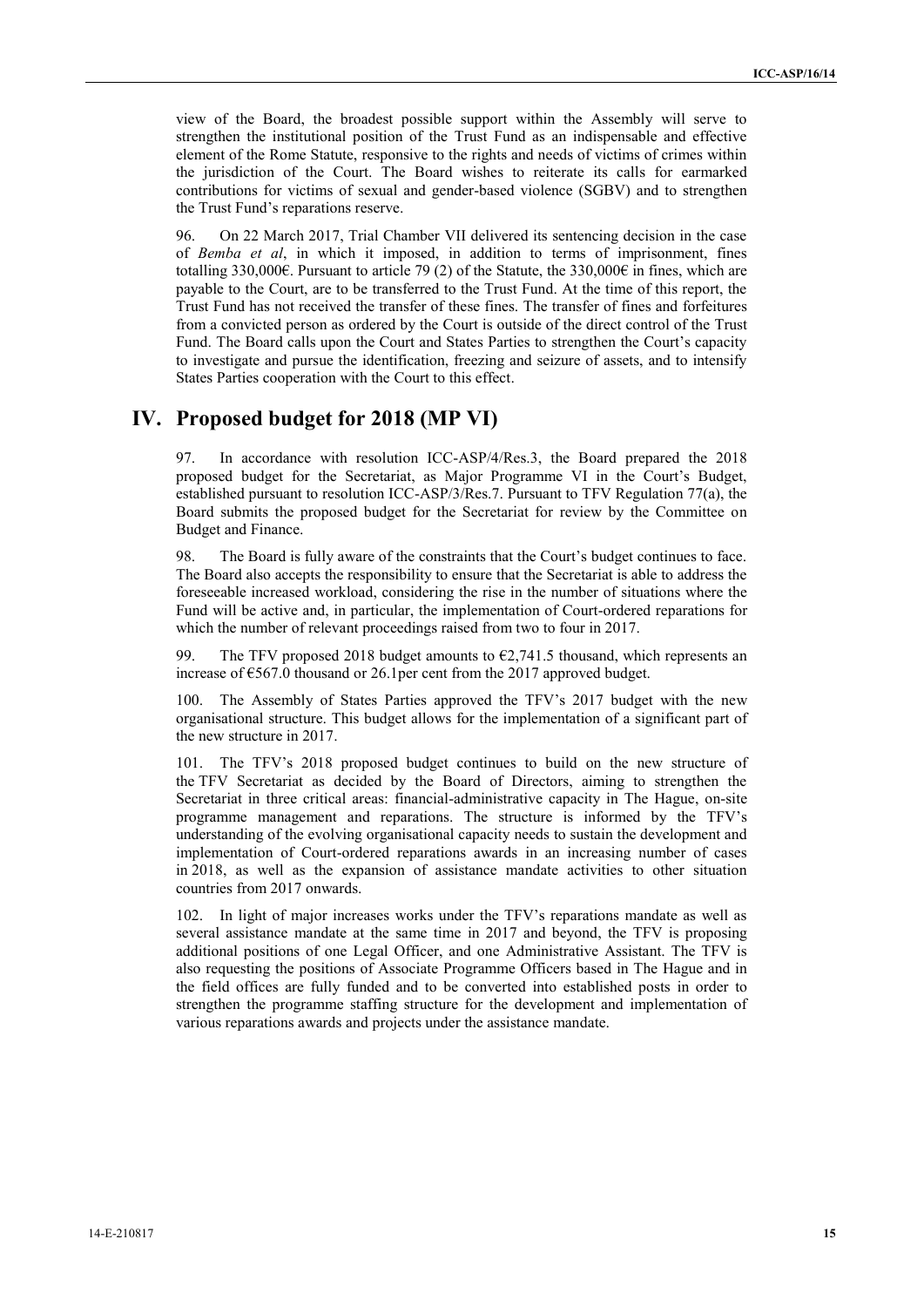# **Annex I**

# **A. Voluntary contributions received by the Trust Fund for Victims**

The Fund received the following voluntary contributions from States during the period from 1 July 2016 to 30 June 2017:

| <b>Contribution from States</b>    | Euros $(E)$  |
|------------------------------------|--------------|
| Andorra                            | 19,966.00    |
| Australia                          | 199,952.01   |
| Belgium                            | 25,000.00    |
| Czech Republic                     | 11,047.69    |
| Estonia                            | 40,000.00    |
| Finland                            | 200,000.00   |
| France                             | 50,000.00    |
| Ireland                            | 75,000.00    |
| Japan                              | 46,978.00    |
| Lichtenstein                       | 18,337.80    |
| Luxembourg                         | 30,000.00    |
| Republic of Korea                  | 44,274.05    |
| Spain                              | 30,000.00    |
| Sweden                             | 1,016,130.05 |
| Switzerland                        | 30,000.00    |
| United Kingdom                     | 176,460.00   |
| <b>Total States' contributions</b> | 2,013,145.60 |

In addition to the above-mentioned contributions from States, the Fund received during the period from 1 July 2016 to 30 June 2017:

(a)  $\epsilon$ 16,730.89 in cash contributions from individuals and institutions;

(b)  $\epsilon$ 187,425 in-kind and/or matching donations from implementing partners from the period of 1 July 2016 – 30 June 2017 (details in annex II);

(c)  $\epsilon$ 8,954.92 interest income; and

(d)  $\epsilon$ 4,673.09 in cash contributions from individuals and institutions through PayPal for the period of 1 July 2016- 30 June 2017. Please note that this amount has not been transferred into the  $\epsilon$  currency bank account by 30 June 2017.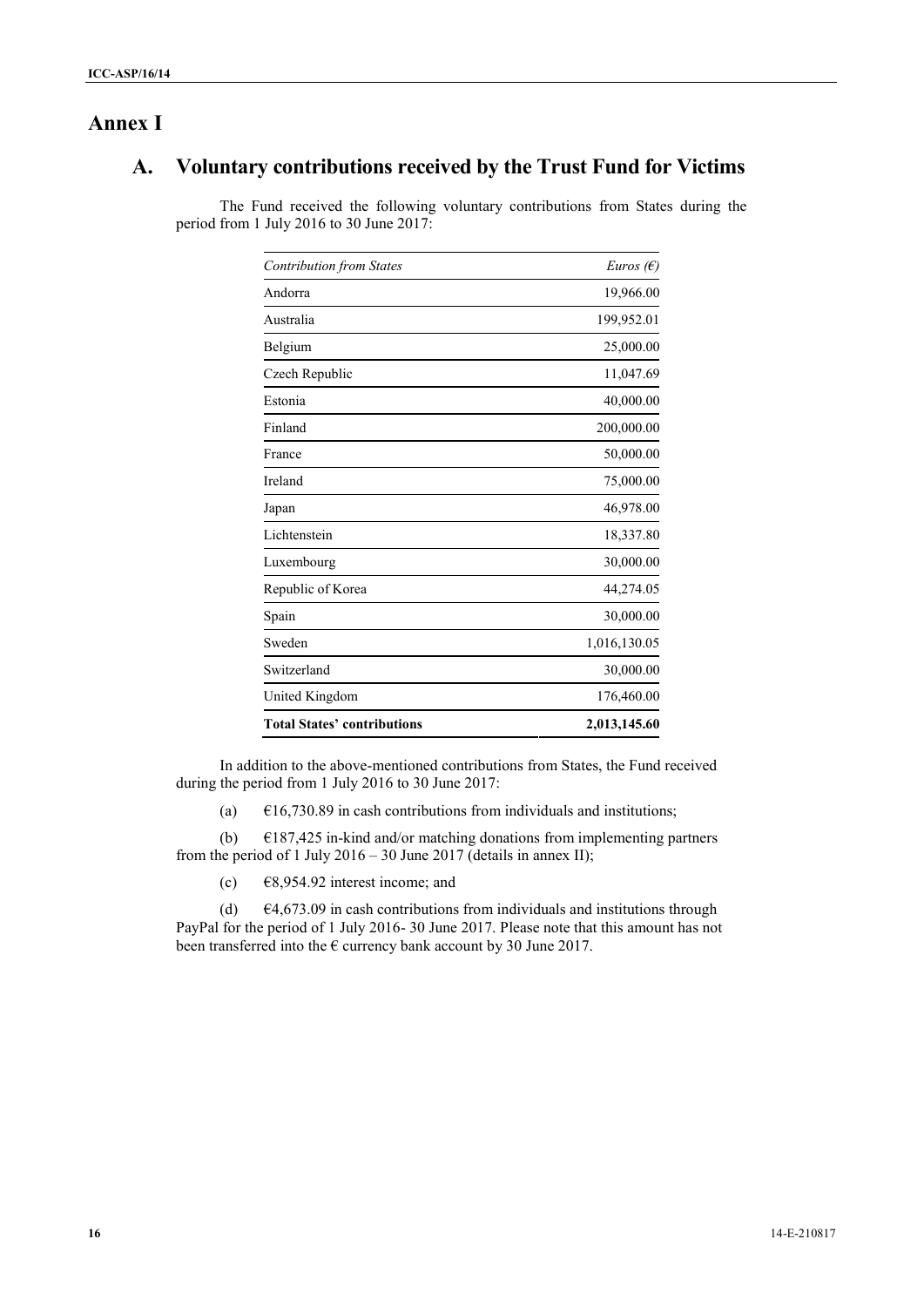# **B. List of voluntary contributions per bank accounts**

# **B.1. ABN AMRO** (in  $\epsilon$ )

| ABN AMRO                      |
|-------------------------------|
| <b>Trust Fund for Victims</b> |
| Euro $(\epsilon)$             |
| 53.84.65.115                  |
| NL54ABNA0538465115            |
| ABNANL2A                      |
|                               |

## **Bank details, including contributions received, from 1 July 2016 to 30 June 2017:**

| Details                                                    | Euros $(E)$    |
|------------------------------------------------------------|----------------|
| Opening balance                                            | 470,875.40     |
| Contributions from individuals and institutions            | 16,730.89      |
| (Contributions from individuals and institutions - PayPal) | 4,673.09*      |
| <b>Contributions from States</b>                           | 1,950,533.75   |
| Grant / project payments                                   | (1,448,049.32) |
| Refund unused project funds                                | 0.00           |
| Transfer from checking to savings account                  | (0.00)         |
| Transfer from savings to checking account                  | 469            |
| Interest income                                            | 8,954.92       |
| Bank charges                                               | (184.66)       |
| Balance as at 30 June 2017                                 | 999,329.98     |

\* Please note that this amount was received in PayPal account during the reporting period, but has not been transferred into the bank account by 30 June 2017. Therefore, it is not included in the closing balance at 30 June 2017.

| Contributions from individuals and institutions by month | <i>Euros</i> ( $\epsilon$ ) |
|----------------------------------------------------------|-----------------------------|
| <b>July 2016</b>                                         | 707.47                      |
| August 2016                                              | 280.00                      |
| September 2016                                           | 10,055.00                   |
| October 2016                                             | 200.00                      |
| November 2016                                            | 455.00                      |
| December 2016                                            | 0.00                        |
| January 2017                                             | 283.42                      |
| February 2017                                            | 2,000.00                    |
| March 2017                                               | 500.00                      |
| April 2017                                               | 500.00                      |
| May 2017                                                 | 1,100.00                    |
| June 2017                                                | 650.00                      |
| <b>Total</b>                                             | 16,730.89                   |

| Contributions from States by month | <i>Euros</i> ( $\epsilon$ ) |
|------------------------------------|-----------------------------|
| <b>July 2016</b>                   | 20,000.00                   |
| August 2016                        | 30,000.00                   |
| September 2016                     | 84,983.00                   |
| October 2016                       | 25,000.00                   |
| November 2016                      | 30,000.00                   |
| December 2016                      | 1,074,155.74                |
| January 2017                       | 230,000.00                  |
| February 2017                      | 0.00                        |
| March 2017                         | 9,983.00                    |
| April 2017                         | 226,460.00                  |
| May 2017                           | 0.00                        |
| June 2017                          | 219,952.01                  |
| Total                              | 1,950,533.75                |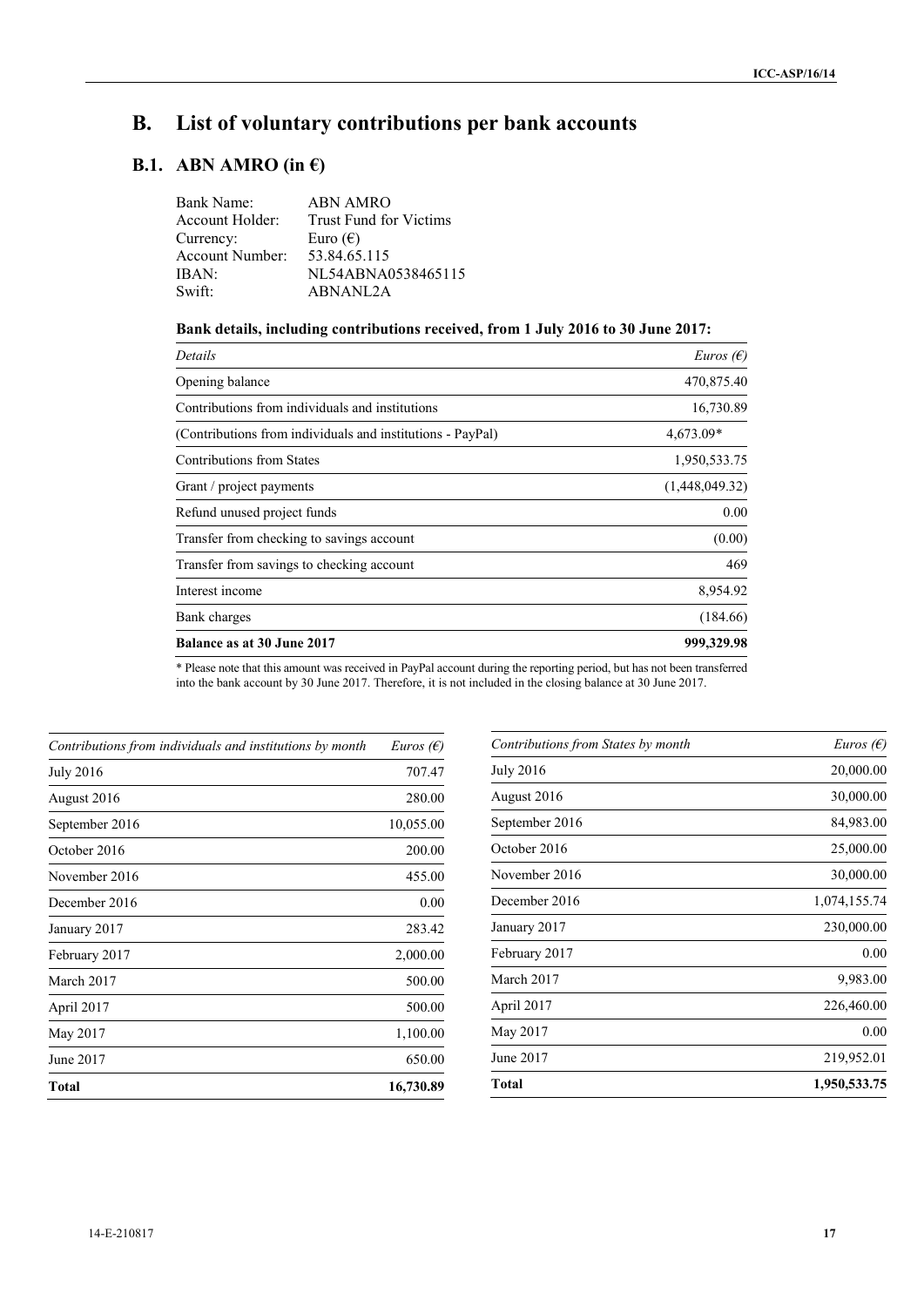# **B.2. ABN AMRO (in €)**

| Bank Name:      | ABN AMRO                                            |
|-----------------|-----------------------------------------------------|
| Account Holder: | Trust Fund for Victims Business Top Deposit Account |
| Currency:       | Euro $(\epsilon)$                                   |
| Account Number: | 53.84.73.843                                        |

## **Bank details, including bank transfers from 1 July 2016 to 30 June 2017:**

| <b>Details</b>                                      | Euros $(\epsilon)$ |
|-----------------------------------------------------|--------------------|
| Opening balance                                     | 5,000,000.00       |
| Transfer from checking to savings account           | 0.00               |
| Transfer from savings to checking account           | 0.00               |
| Transfer from savings to New notice deposit account | 0.00               |
| Balance as at 30 June 2017                          | 5,000,000.00       |

# **B.3. BCEE Savings Account**

| Bank Name:      | Banque et Caisse d'Epargne de L'Etat (BCEE) |
|-----------------|---------------------------------------------|
| Account Holder: | Trust Fund for Victims Time Deposit Account |
| Currency:       | EUR $(\epsilon)$                            |
| Account Number: | LU87 0019 4555 8262 4000                    |

## **Bank details, including bank transfers from 1 July 2016 to 30 June 2017:**

| <b>Details</b>                            | Euros $(\epsilon)$ |
|-------------------------------------------|--------------------|
| Opening balance                           | 6,800,000.00       |
| Interest income*                          | 24,231.91          |
| Transfer from checking to savings account | 0.00               |
| Transfer from savings to checking account | (469.00)           |
| <b>Bank Charges</b>                       | (14.50)            |
| <b>Balance as at 30 June 2017</b>         | 6,823,748.41       |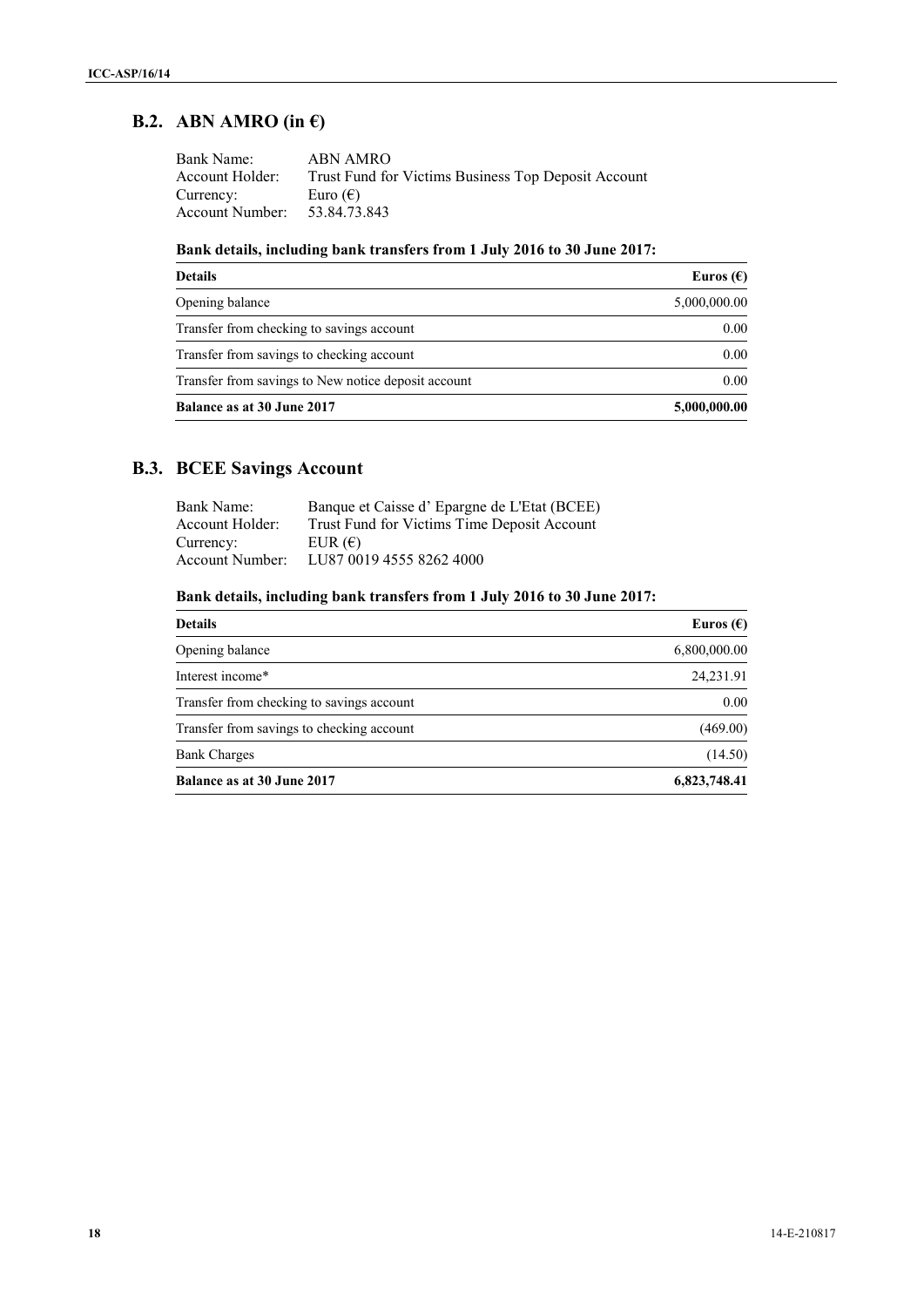# **B.4. ABN AMRO (in US\$)**

Bank Name: ABN AMRO Trust Fund for Victims Currency: USD (US\$)<br>Account Number: 53.86.21.176 Account Number:<br>IBAN: NL8 NL87ABNA0538621176 Swift: ABNANL2A

**Bank details, including contributions received, from 1 July 2016 to 30 June 2017:**

| Details                                         | US\$         |
|-------------------------------------------------|--------------|
| Opening balance                                 | 17,842.98    |
| Contributions from individuals and institutions | 0.00         |
| <b>Contributions from States</b>                | 67,444.51.00 |
| Grant / project payments                        | (65,900.00)  |
| Refund unused project funds                     | 0.00         |
| Interest income                                 | 0.00         |
| Bank charges                                    | (31.66)      |
| Balance as at 30 June 2017                      | 19,355.83    |
|                                                 |              |

*Contributions from individuals and institutions by month US Dollars (US\$)*

| Total            | 0.00 |
|------------------|------|
| June 2017        | 0.00 |
| May 2017         | 0.00 |
| April 2017       | 0.00 |
| March 2017       | 0.00 |
| February 2017    | 0.00 |
| January 2017     | 0.00 |
| December 2016    | 0.00 |
| November 2016    | 0.00 |
| October 2016     | 0.00 |
| September 2016   | 0.00 |
| August 2016      | 0.00 |
| <b>July 2016</b> | 0.00 |

| US Dollars (US\$) |
|-------------------|
| 10,107.75         |
| 0.00              |
| 0.00              |
| 0.00              |
| 0.00              |
| 47,000.00         |
| 0.00              |
| 0.00              |
| 0.00              |
| 0.00              |
| 0.00              |
| 10,336.76         |
| 67,444,51         |
|                   |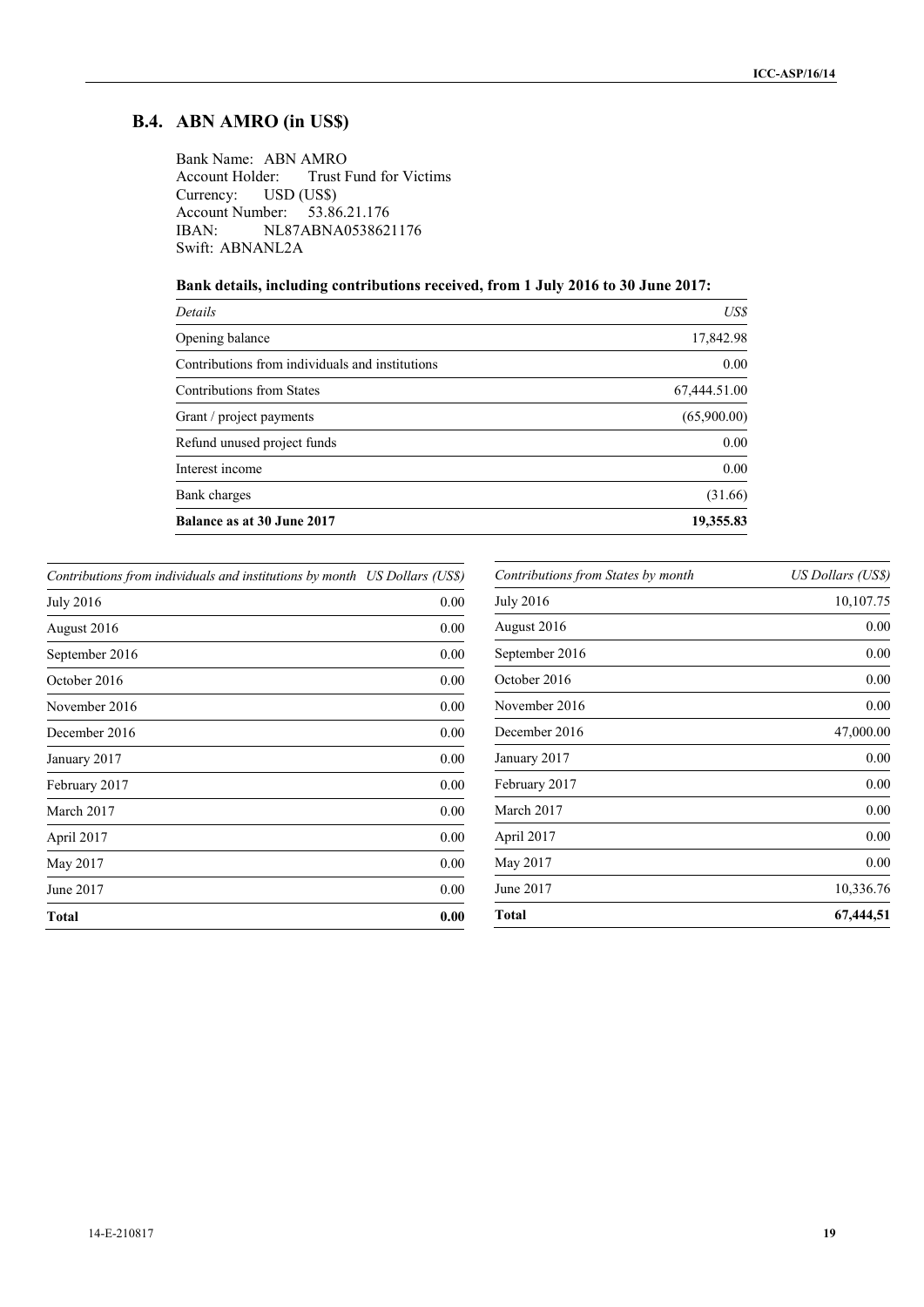# **Annex II**

# **TFV projects**<sup>1</sup> **during the period 1 July 2016 to 30 June 2017**

## **Northern Uganda**

**Project(s):** TFV/UG/2007/R1/014(c)

**Project title:** *Treating the Mental Health Needs of Ugandan Victims of War Crimes: A Service and Capacity Building Approach*

**Budget:** UGX 1,863,92,518 and USD 1,240,905

**Matching funds by implementing partner:** €19,408.11\*

**Duration:** October 2009 – November 2017

**Type of victim and intervention:** Psychological rehabilitation for victimized communities by addressing their mental health needs

**Project(s):** TFV/UG/2007/R1/018, TFV/UG/2007/R2/042

**Project title:** *Capacity Building, Advocacy and Medical Rehabilitation of Northern Uganda's Victims of War*

**Budget:** €1,184,233

**Matching funds by implementing partner:** €19,009.78\*

**Duration:** October 2009 – November 2017

**Type of victim and intervention:** Physical (provision of orthotics and prosthetics) and psychological rehabilitations, material support for physically disabled victims of war

**Project(s):** TFV/UG/2007/R1/016

**Project title:** *Provision of integrated Physical and Psychological Rehabilitation Assistance to War Victims in Northern Uganda*

**Budget:** €260,000

**Matching funds by implementing partner:** €2,472\*

**Duration:** April 2015 – April 2018

**Type of victim and intervention:** Physical and psychological rehabilitation, and material support

**Project(s):** TFV/UG/2007/R1/014(a)

**Project title:** *Integrated physical and psychological rehabilitation support to victims project*

**Budget:** €260,000

**Matching funds by implementing partner:** €22,287.40\*

**Duration:** April 2015 – April 2018

**Type of victim and intervention:** Physical and psychological rehabilitation

**Project(s):** TFV/UG/2007/R1/014(b)

**Project title:** *Health and Dignity restoration of War Victims in Northern Uganda*

**Budget:** €260,000

**Matching funds by implementing partner:** €59,779\*

**Duration:** April 2015 – April 2018

**Type of victim and intervention:** Physical and psychological rehabilitation

<sup>&</sup>lt;sup>1</sup> Assistance mandate projects unless specified otherwise.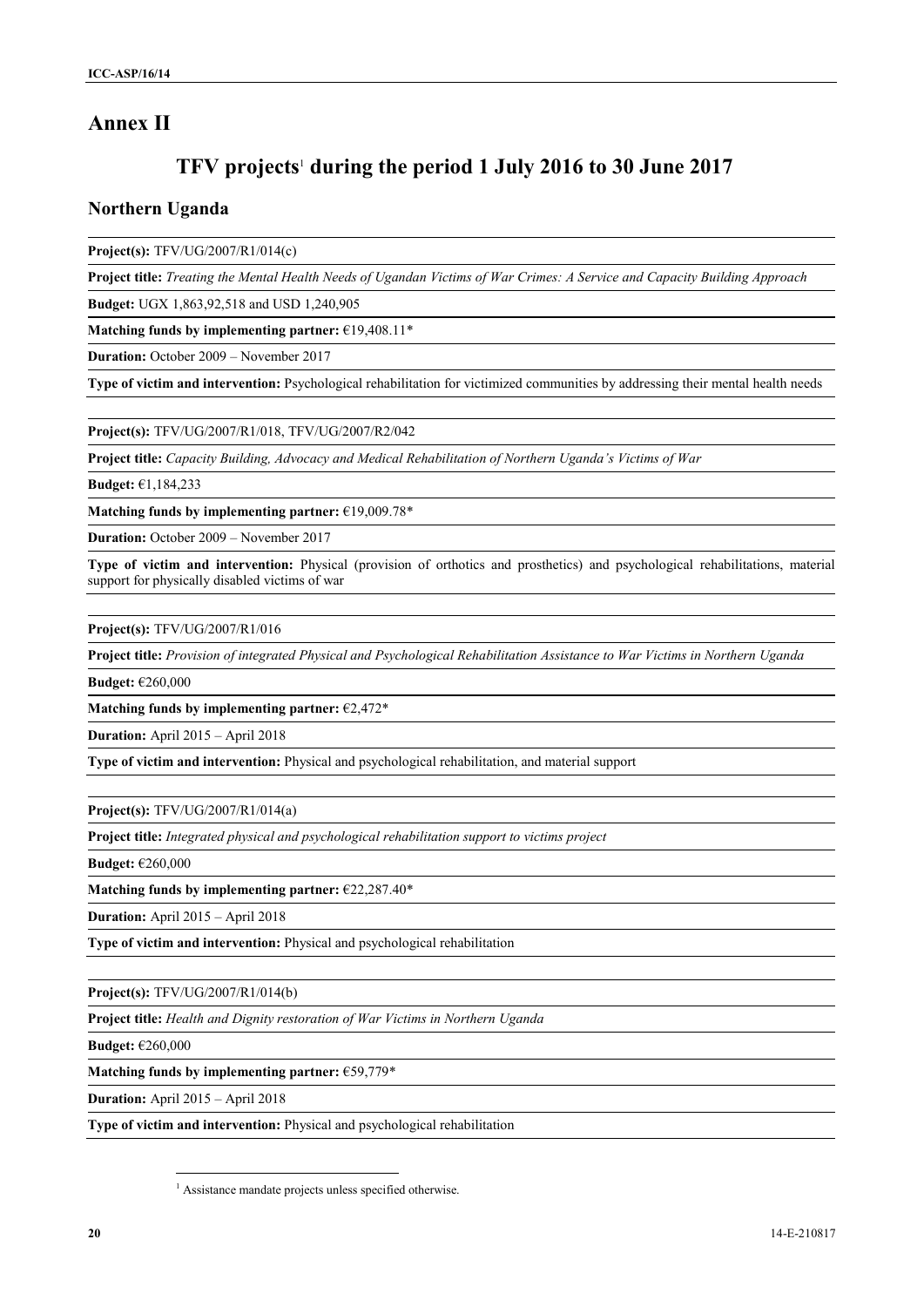**Project(s):** TFV/UG/2007/R1/023

**Project title:** *Centre for expertise in psychosocial well-being of war affected children*

**Budget:** €250,000

**Matching funds by implementing partner:** n/a

**Duration:** April 2015 – April 2018

**Type of victim and intervention:** Psychological rehabilitation

**Project(s):** TFV/UG/2007/R1/035

**Project title:** Comprehensive Medical and psychosocial support for the war victims

**Budget:** €250,000

**Matching funds by implementing partner:** n/a

**Duration:** April 2015 – April 2018

**Type of victim and intervention:** Physical and psychological rehabilitation

**Project(s):** TFV/UG/2007/R2/041

**Project title:** *Integrated Physical and Psychosocial Rehabilitation Assistance for Victims in Northern Uganda*

**Budget:** €260,000

**Matching funds by implementing partner:** €14,126.70\*

**Duration:** April 2015 – April 2018

**Type of victim and intervention:** Physical and psychological rehabilitation

Note: The budget stated in the above tables corresponds to the total amount approved for the whole project duration through the end of the current contract. \* The matching funds cover the period from 1 July 2016 to 30 June 2017, unless otherwise indicated. The exchange rate for 30 June 2017 (1 EUR= 0.879 USD) was used to calculate the values.

## **Democratic Republic of the Congo**

#### **Reparations Mandate – Lubanga case**

#### **Project(s):** TFV/DRC/2016/LUB/001

**Project title:** Identification et évaluation des préjudices psychologiques, physiques et socio-économiques des jeunes ayant participé dans les groupes armes de 2002-2003 en Ituri.

#### **Budget:** \$112,000

**Matching funds by implementing partner:** € 1,072\*

**Duration:** April – December 2017

**Type of victim and intervention:** The project concerns former child soldiers, as victims of crimes occurring between 2002 and 2003 in Ituri for which Mr Thomas Lubanga has been convicted by the ICC. In preparation of the implementation of Court-ordered reparations, the project is to identify direct and indirect victims potentially eligible for collective reparations awards to evaluate the scope of their psychological, physical and socio-economic harm.

**Assistance mandate\*\***

**Project(s):** TFV/DRC/2007/R1/019

**Project title:** *A l'école de la paix*

**Budget:** \$1,233,564

**Matching funds by implementing partner:** \$18,400\*

**Duration:** November 2008 – May 2017

**Type of victim and intervention:** Psychological rehabilitation through peace and reconciliation activities focusing on children victims of violence associated with armed forces, child mothers, and vulnerable children affected by the conflict.